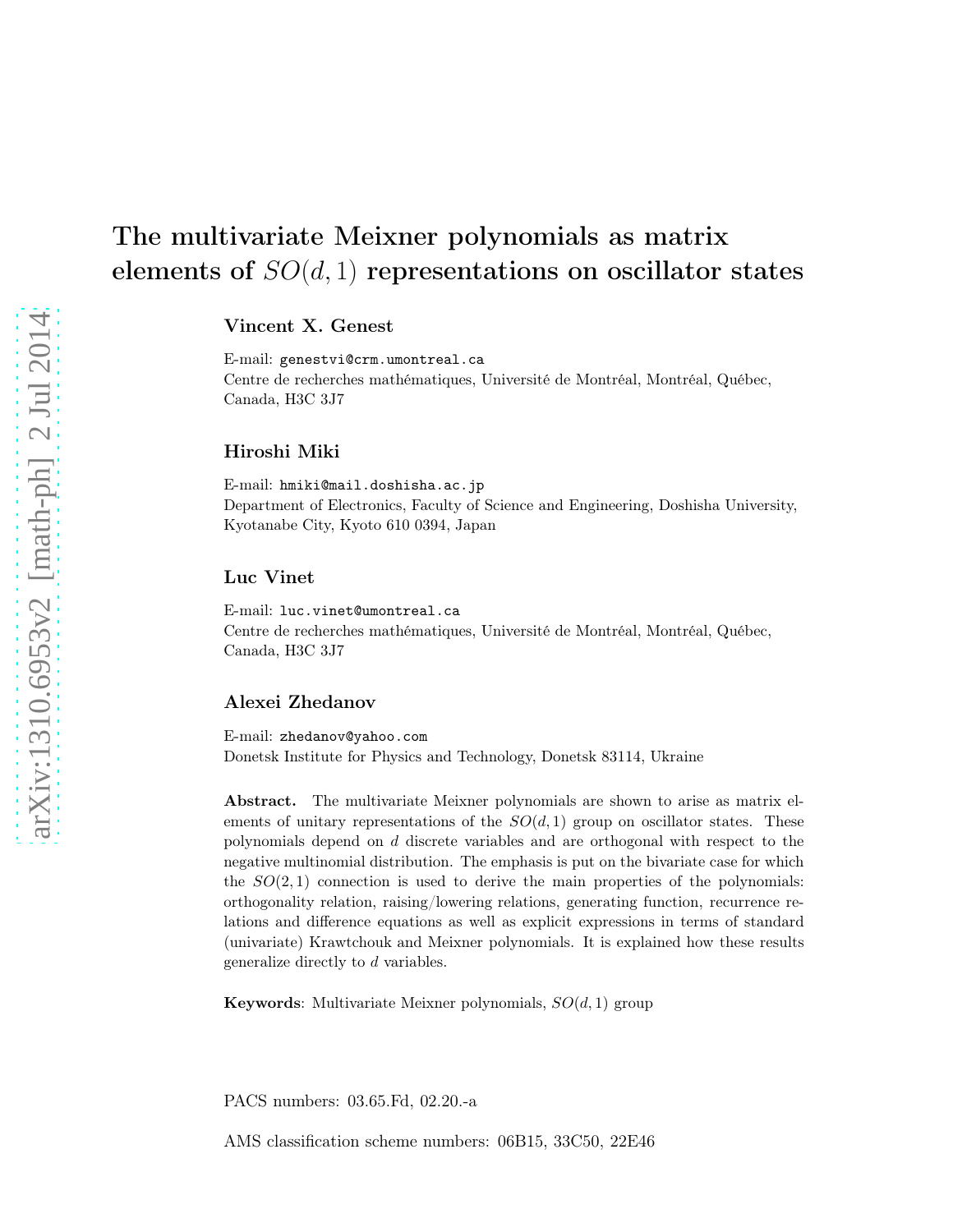#### 1. Introduction

The objective of this paper is to provide a group theoretical interpretation of the multivariate Meixner polynomials and to show how their properties naturally follow from this picture. The Meixner polynomials in d variables will be shown to arise as matrix elements of the reducible unitary representations of the pseudo rotation group  $SO(d,1)$  on oscillator states. For simplicity, the emphasis will be placed on the  $d=2$ case, where the bivariate Meixner polynomials occur as matrix elements of  $SO(2,1)$ representations. The extension of these results to an arbitrary finite number of variables is direct and shall be presented at the end of the paper.

The standard Meixner polynomials of single discrete variable were defined by Meixner [\[18\]](#page-21-0) in 1934 as polynomials orthogonal on the negative binomial distribution

$$
w^{(\beta)}(x) = \frac{(\beta)_x}{x!} (1-c)^{\beta} c^x
$$
,  $x = 0, 1, ...$ 

with  $\beta > 0$ ,  $0 < c < 1$  and where  $(\beta)_x = (\beta)(\beta + 1) \cdots (\beta + x - 1)$  stands for the Pochhammer symbol [\[17\]](#page-21-1). These polynomials possess a number of interesting features such as a self duality property, an explicit expression in terms of the Gauss hypergeometric function, a second order difference equation, etc. [\[17\]](#page-21-1) and have found numerous applications in combinatorics [\[1,](#page-20-0) [5\]](#page-20-1), stochastic processes [\[15,](#page-21-2) [16\]](#page-21-3), probability theory  $\lbrack 2, 14 \rbrack$  and mathematical physics  $\lbrack 4, 13 \rbrack$ . They also enjoy an algebraic interpretation as they arise in the matrix elements of unitary irreducible representations of the  $SU(1,1)$  group [\[21\]](#page-21-6).

The multivariate Meixner polynomials were first identified by Griffiths in 1975. In his paper [\[9\]](#page-20-4), Griffiths defined the polynomials through a generating function and gave a proof of their orthogonality with respect to a multivariate generalization of the negative binomial distribution. The same Meixner polynomials were considered by Iliev in [\[12\]](#page-20-5). Using generating function arguments, Iliev established the bispectrality of these polynomials, i.e. he gave the recurrence relations and difference equations they satisfy, and also gave an explicit expression for them in terms of Gel'fand-Aomoto hypergeometric series. In both cases, the multivariate Meixner polynomials came in as generalizations of the multivariate Krawtchouk polynomials [\[8,](#page-20-6) [11\]](#page-20-7), which are multivariate polynomials orthogonal on the multinomial distribution (see [\[3,](#page-20-8) [7\]](#page-20-9) and references therein for additional background on the Krawtchouk polynomials).

Recently in [\[7,](#page-20-9) [6\]](#page-20-10), a group theoretical interpretation of the multivariate Krawtchouk polynomials was found in the framework of the  $d + 1$ -dimensional isotropic quantum harmonic oscillator model. More specifically, it was shown that the multivariate Krawtchouk polynomials in d variables arise as matrix elements of reducible unitary representations of the rotation group  $SO(d+1)$  on the eigenstates of the  $(d+1)$ dimensional isotropic harmonic oscillator. The group theoretical setting allowed to recover in a simple fashion all known properties of the polynomials and led to addition formulas as well as to an explicit expression in terms of standard (univariate) Krawtchouk polynomials. The approach moreover permitted to determine that the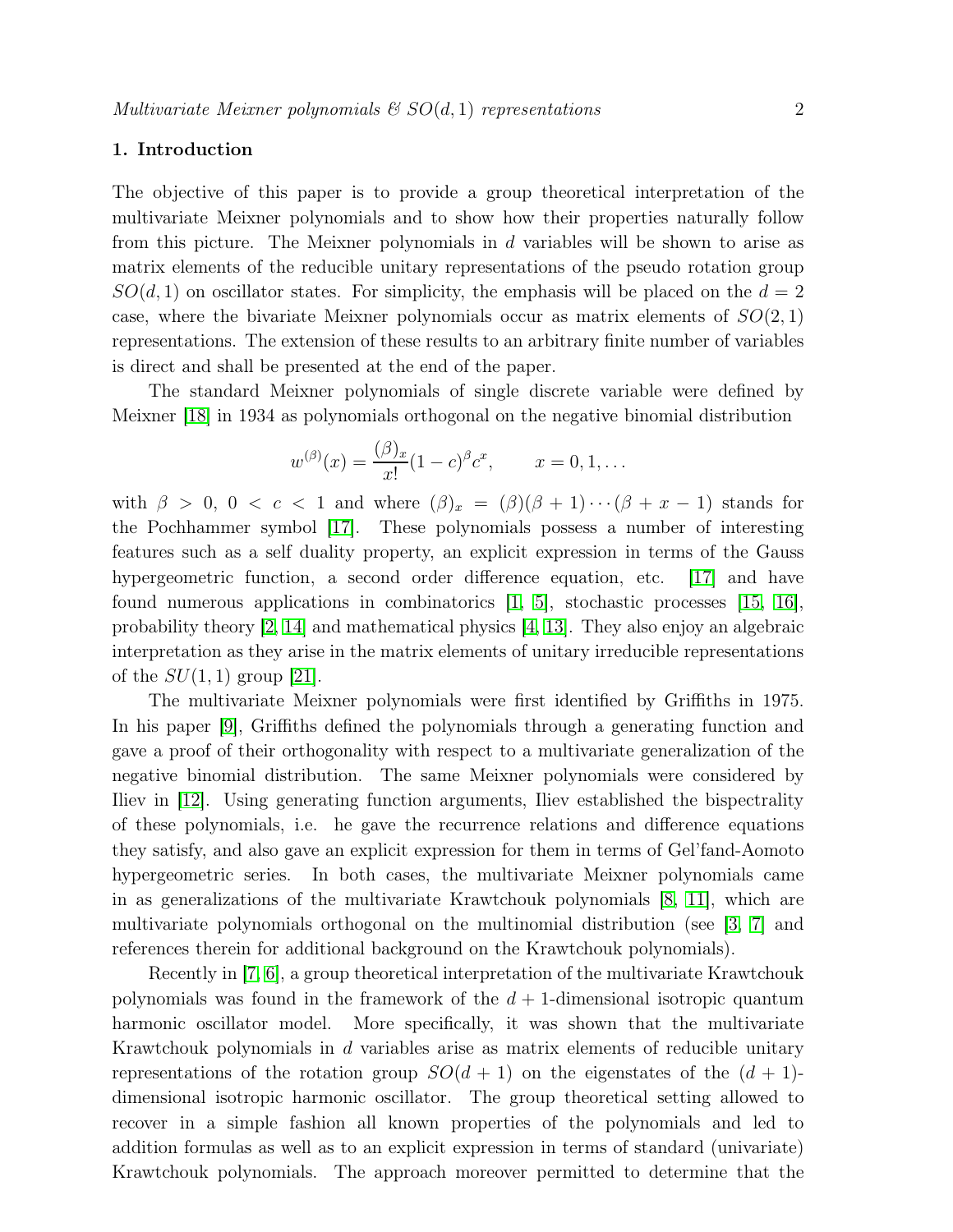multivariate generalization of the Krawtchouk polynomials introduced by Tratnik in [\[20\]](#page-21-7) are special cases of the general ones associated to  $SO(d+1)$ .

The algebraic interpretation of the multivariate Meixner polynomials proposed here in terms of the pseudo-orthogonal group  $SO(d, 1)$  is in a similar spirit. The relevant unitary reducible representations of  $SO(d, 1)$  will be defined on the eigensubspaces of a  $SU(d,1)$ -invariant bilinear expression in the creation/annihilation operators of  $d+1$ independent harmonic oscillators. This embedding of  $\mathfrak{so}(d,1)$  in the Weyl algebra will allow for simple derivations of the known properties of the polynomials and will also lead to new formulas stemming from the group theoretical context. This will provide a cogent underpinning of the multivariate Meixner polynomials.

The paper is organized as follows. In Section 2, the reducible unitary representations of  $SO(2,1)$  on the eigenspaces of a  $SU(2,1)$ -invariant bilinear expression in the creation/annihilation operators of three independent harmonic oscillators are constructed. In Section 3, it is shown that the matrix elements of these representations are given in terms of polynomials in two discrete variables that are orthogonal on the negative trinomial distribution. The unitarity of the representation is used in section 4 to obtain the duality property satisfied by the polynomials. In Section 5, a generating function is obtained and is identified with that of the multivariate Meixner polynomials. In Section 6, the recurrence relations and the difference equations satisfied by the multivariate Meixner polynomials are derived. In Section 7, the matrix elements of natural one-parameter subgroups of  $SO(2,1)$  are related to the standard Meixner and Krawtchouk polynomials. In section 8, addition formulas and a number of special cases of interest related to possible parametrizations of  $SO(2, 1)$  elements are discussed. In particular, these considerations lead to explicit expressions of the multivariate Meixner polynomials in terms of standard (univariate) Meixner and Krawtchouk polynomials. In Section 9, the analysis presented in details for the bivariate case is extended to an arbitrary number of variables, thus establishing that the d-variable Meixner polynomials occur as matrix elements of reducible unitary representations of the  $SO(d,1)$  group. A short conclusion follows.

#### 2. Representations of  $SO(2,1)$  on oscillator states

In this section, the reducible  $SO(2, 1)$  representations on oscillator states that shall be used throughout the paper are defined. These representations will be specified on the infinite-dimensional eigensubspaces of a bilinear expression in the creation/annihilation operators of three independent harmonic oscillators.

Let  $a_i$ ,  $a_i^{\dagger}$  $\overline{i}$ ,  $i = 1, 2, 3$  be the generators of the Weyl algebra satisfying the commutation relations

<span id="page-2-0"></span>
$$
[a_i, a_k] = 0, \qquad [a_i^{\dagger}, a_k^{\dagger}] = 0, \qquad [a_i, a_k^{\dagger}] = \delta_{ik}.
$$

This algebra has a standard representation on the vectors

$$
|n_1, n_2, n_3\rangle \equiv |n_1\rangle \otimes |n_2\rangle \otimes |n_3\rangle, \quad n_1, n_2, n_3 = 0, 1, \dots,
$$
\n(2.1)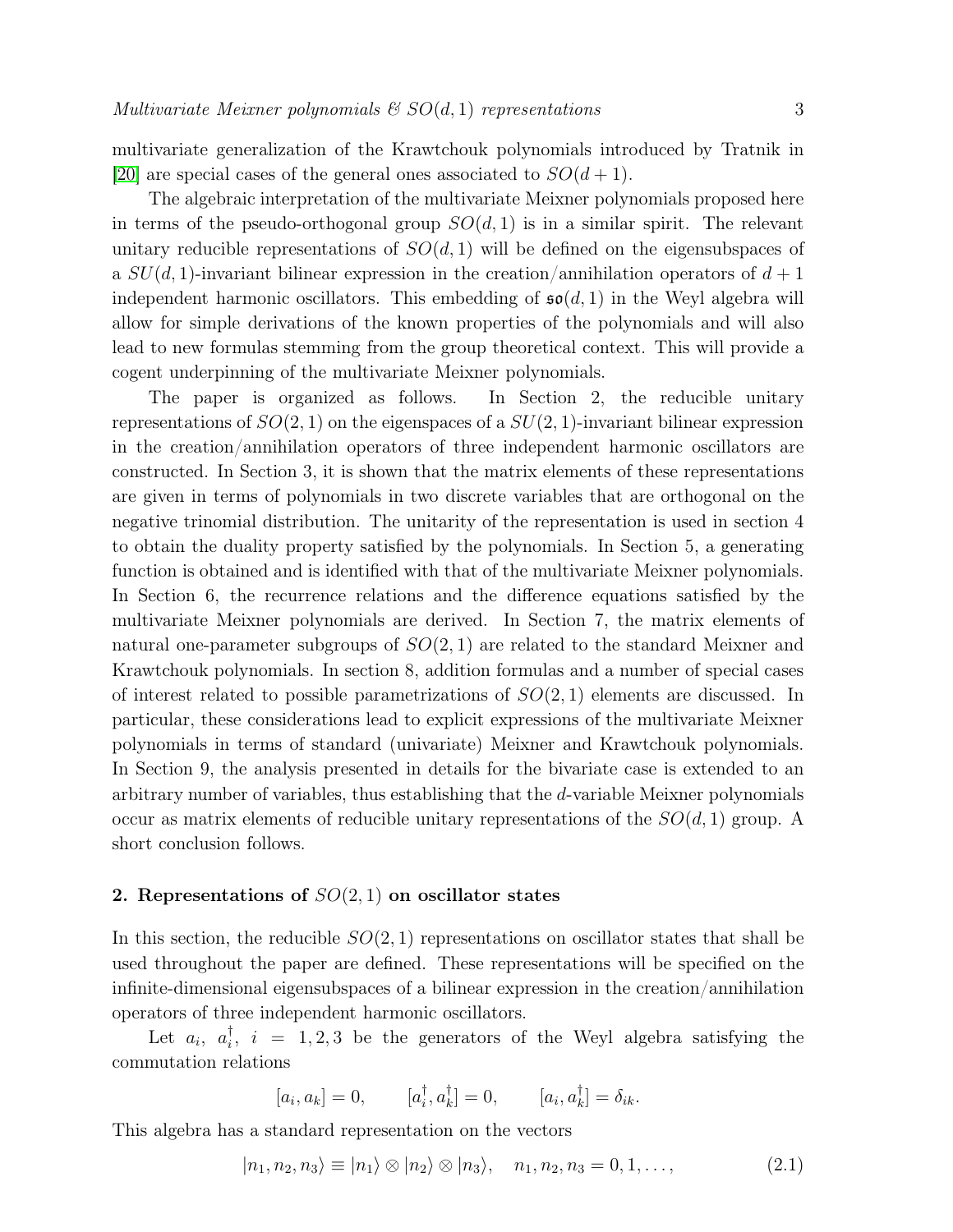and is defined by the following actions on the factors of the direct product:

$$
a_i|n_i\rangle = \sqrt{n_i}|n_i - 1\rangle, \quad a_i^{\dagger}|n_i\rangle = \sqrt{n_i + 1}|n_i + 1\rangle. \tag{2.2}
$$

Consider the Hermitian operator

<span id="page-3-5"></span><span id="page-3-0"></span>
$$
H = a_1^{\dagger} a_1 + a_2^{\dagger} a_2 - a_3^{\dagger} a_3. \tag{2.3}
$$

It is seen that [\(2.3\)](#page-3-0) differs by a sign from the standard Hamiltonian of the threedimensional isotropic harmonic oscillator. As opposed to the latter,  $H$  does not have a positive definite spectrum. Indeed, it is easily seen that  $H$  is diagonal on the oscillator states [\(2.1\)](#page-2-0) with eigenvalues  $E = n_1 + n_2 - n_3$ , that is

<span id="page-3-1"></span>
$$
H|n_1, n_2, n_3\rangle = E|n_1, n_2, n_3\rangle.
$$

It is obvious from the expression [\(2.3\)](#page-3-0) that H is invariant under  $SU(2,1)$ transformations. We introduce the set of orthonormal basis vectors

$$
|m,n\rangle_{\beta} = |m,n,m+n+\beta-1\rangle, \qquad m,n=0,1,\dots
$$
 (2.4)

where  $\beta \geq 1$  takes integer values. The vectors [\(2.4\)](#page-3-1) span the infinite-dimensional eigenspace associated to the eigenvalue  $E = 1 - \beta$  of H. These vectors support an irreducible representation of the  $SU(2,1)$  group generated by the symmetries of H which are of the form  $a_i^{\dagger}a_j$ ,  $a_3^{\dagger}a_3$ ,  $a_ia_3$  and  $a_i^{\dagger}a_3^{\dagger}$  $\frac{1}{3}$  for  $i, j = 1, 2$ . In the following, we shall concentrate on the subgroup  $SO(2,1) \subset SU(2,1)$  generated by the Hermitian bilinears

$$
K_1 = i(a_2a_3 - a_2^{\dagger}a_3^{\dagger}), \quad K_2 = i(a_1^{\dagger}a_3^{\dagger} - a_1a_3), \quad K_3 = i(a_1a_2^{\dagger} - a_1^{\dagger}a_2),
$$
 (2.5)

satisfying the  $\mathfrak{so}(2,1)$  commutation relations

$$
[K_1, K_2] = -iK_3, \quad [K_2, K_3] = iK_1, \quad [K_3, K_1] = iK_2. \tag{2.6}
$$

The reducible representations of the  $SO(2,1)$  subgroup provided by the vectors  $(2.4)$ will be considered. It will prove convenient to use the operators  $b_i^{\dagger}$  $\mathbf{I}_i, b_i$  defined by

<span id="page-3-4"></span><span id="page-3-3"></span><span id="page-3-2"></span>
$$
b_1 = a_1,
$$
  $b_2 = a_2,$   $b_3 = a_3^{\dagger}$  
$$
(2.7)
$$

instead of the standard creation/annihilation operators  $a_i$ ,  $a_i^{\dagger}$  $\left\{\right\}$ . On the basis  $(2.4)$ , it is easily seen that one has the actions

$$
b_1 | m, n \rangle_{\beta} = \sqrt{m} | m - 1, n \rangle_{\beta + 1}, \qquad b_1^{\dagger} | m, n \rangle_{\beta} = \sqrt{m + 1} | m + 1, n \rangle_{\beta - 1}, \tag{2.8a}
$$

$$
b_2|m,n\rangle_{\beta} = \sqrt{n}|m,n-1\rangle_{\beta+1}, \qquad b_2^{\dagger}|m,n\rangle_{\beta} = \sqrt{n+1}|m,n+1\rangle_{\beta-1}, \qquad (2.8b)
$$

$$
b_3|m,n\rangle_{\beta} = \sqrt{m+n+\beta}|m,n\rangle_{\beta+1}, \quad b_3^{\dagger}|m,n\rangle_{\beta} = \sqrt{m+n+\beta-1}|m,n\rangle_{\beta-1}.\tag{2.8c}
$$

It is directly checked that the actions [\(2.8\)](#page-3-2) define an infinite-dimensional representation of the Lie algebra  $(2.6)$  on the oscillator states  $(2.4)$ . The assertion that this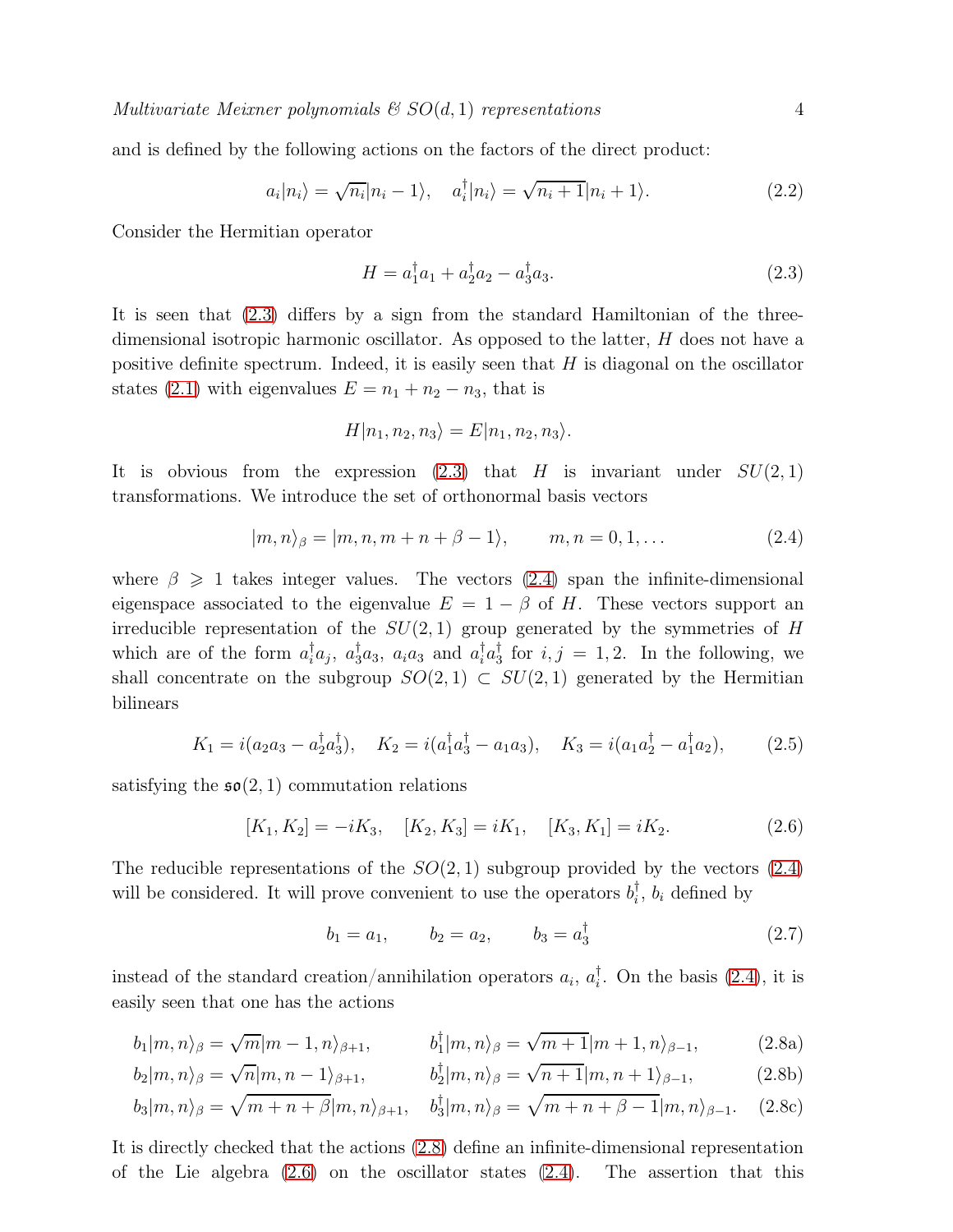representation is *reducible* follows from the fact that the  $\mathfrak{so}(2,1)$  Casimir operator  $C = -K_1^2 - K_2^2 + K_3^2$  does not act as a multiple of the identity on [\(2.4\)](#page-3-1).

We use the following notation. Let  $\Lambda$  be an orthochronous transformation of  $SO(2,1)$ ; this means that

<span id="page-4-2"></span><span id="page-4-0"></span>
$$
\Lambda^t \eta \Lambda = \eta, \qquad \Lambda_{33} \geqslant 1,\tag{2.9}
$$

where  $A^t$  denotes the transpose matrix of A and where  $\eta = \text{diag}(1, 1, -1)$ . Consider the unitary representation defined by

<span id="page-4-1"></span>
$$
\mathcal{F}(\Lambda) = \exp\left(\sum_{i,k=1}^{3} B_{ik} b_i^{\dagger} b_k\right),\tag{2.10}
$$

where  $B_{ik} = -B_{ki}$ . One has of course  $\mathcal{F}(\Lambda)\mathcal{F}^{\dagger}(\Lambda) = 1$ . The transformations of the generators  $b_i^{\dagger}$  $\mathcal{F}_i^{\dagger}$ ,  $b_i$  under the action of  $\mathcal{F}(\Lambda)$  are given by

$$
\mathcal{F}(\Lambda)b_i^{\dagger}\mathcal{F}^{\dagger}(\Lambda) = \sum_{k=1}^{3} \widetilde{\Lambda}_{ik}b_k^{\dagger}, \qquad \mathcal{F}(\Lambda)b_i\mathcal{F}^{\dagger}(\Lambda) = \sum_{k=1}^{3} \widetilde{\Lambda}_{ik}b_k, \qquad (2.11)
$$

where  $\tilde{\Lambda} = \eta \Lambda^t \eta$  stands for the inverse matrix of  $\Lambda$ :  $\tilde{\Lambda} = 1$ . It is directly checked that  $\mathcal{F}(\Lambda)$  satisfies

$$
\mathcal{F}(\Lambda \Delta) = \mathcal{F}(\Lambda)\mathcal{F}(\Delta), \qquad \Lambda, \Delta \in SO(2, 1), \tag{2.12}
$$

as should be for a group representation.

#### 3. The representation matrix elements as orthogonal polynomials

In this section, it is shown that the matrix elements of the  $SO(2,1)$  unitary representation defined above are expressed in terms of orthogonal polynomials in two discrete variables.

The matrix elements of the unitary operator [\(2.10\)](#page-4-0) in the oscillator basis [\(2.4\)](#page-3-1) can be written as

$$
\beta \langle i, k | \mathcal{F}(\Lambda) | m, n \rangle_{\beta} = W_{i,k}^{(\beta)} M_{m,n}^{(\beta)}(i,k), \tag{3.1}
$$

where  $M_{0.0}^{(\beta)}$  $_{0,0}^{(p)}(i,k) = 1$  and where

<span id="page-4-4"></span><span id="page-4-3"></span>
$$
W_{i,k}^{(\beta)} = \beta \langle i, k | \mathcal{F}(\Lambda) | 0, 0 \rangle_{\beta}.
$$
\n(3.2)

For notational ease, the explicit dependence of  $\mathcal{F}(\Lambda)$  on  $\Lambda$  will be omitted at times.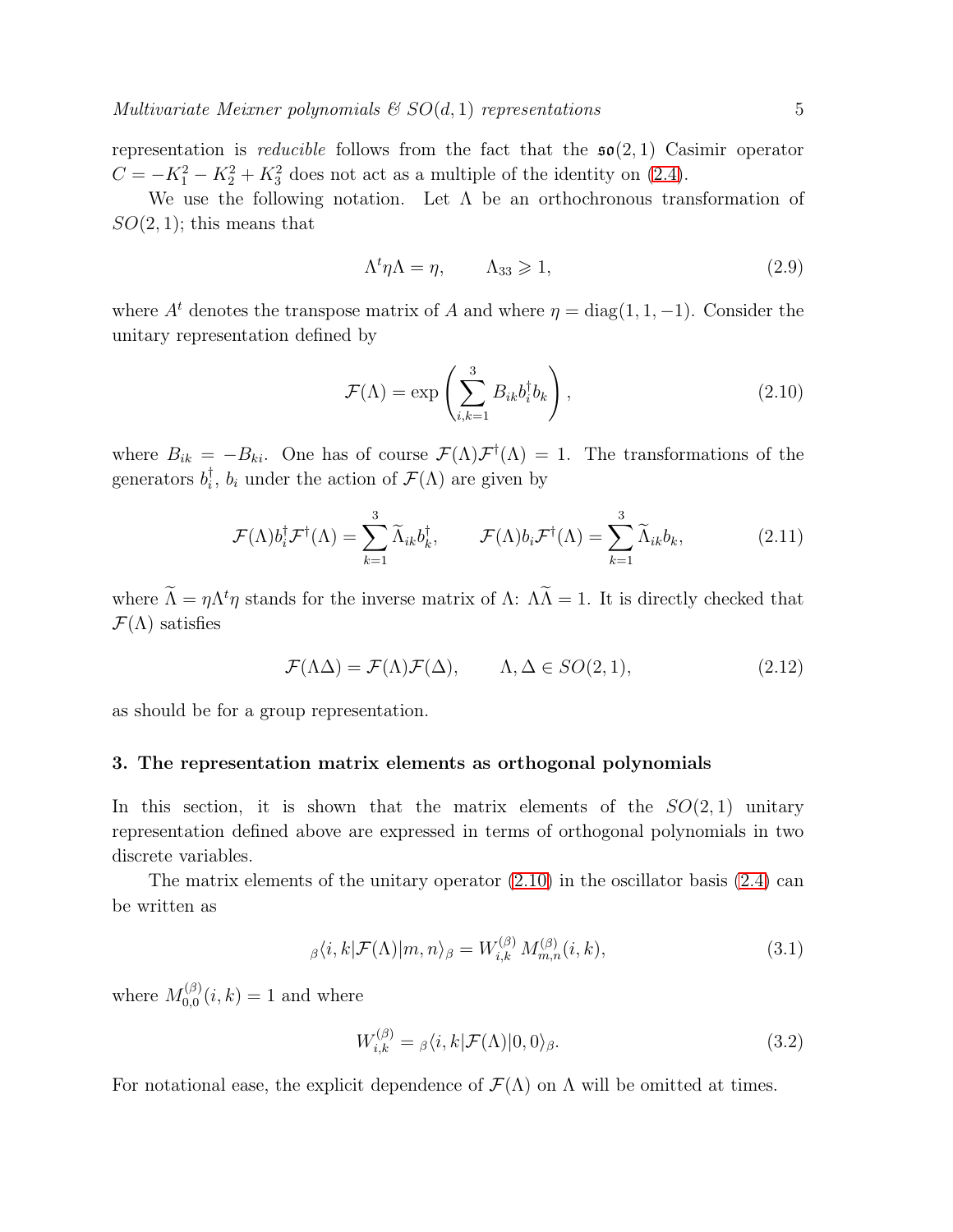Multivariate Meixner polynomials  $\mathcal{C}SO(d,1)$  representations 6

#### 3.1. Calculation of  $W_{i,k}^{(\beta)}$  $_{i,k}$

To derive the explicit expression of the amplitude  $W_{i,k}^{(\beta)}$ , one first observes that

<span id="page-5-0"></span>
$$
_{\beta+1}\langle i,k|\mathcal{F}\,b_j|0,0\rangle_{\beta}=0,
$$

for  $j = 1, 2$ . Since  $\beta_{j+1}\langle i, k | \mathcal{F}b_j | 0, 0 \rangle_\beta = \beta \langle i, k | \mathcal{F}b_j \mathcal{F}^\dagger_j \mathcal{F} | 0, 0 \rangle_\beta$ , one obtains, using  $(2.11)$ , the following system of difference equations for  $W^{\beta}_{i,k}$ :

$$
\widetilde{\Lambda}_{11}\sqrt{i+1}W_{i+1,k}^{(\beta)} + \widetilde{\Lambda}_{12}\sqrt{k+1}W_{i,k+1}^{(\beta)} + \widetilde{\Lambda}_{13}\sqrt{i+k+\beta}W_{i,k}^{(\beta)} = 0, \tag{3.3a}
$$

$$
\widetilde{\Lambda}_{21}\sqrt{i+1}W_{i+1,k}^{(\beta)} + \widetilde{\Lambda}_{22}\sqrt{k+1}W_{i,k+1}^{(\beta)} + \widetilde{\Lambda}_{23}\sqrt{i+k+\beta}W_{i,k}^{(\beta)} = 0.
$$
 (3.3b)

Using the fact that  $\tilde{\Lambda}\eta\tilde{\Lambda}^t\eta = 1$ , it is readily seen that the solution to the system [\(3.3\)](#page-5-0) is of the form

$$
W_{i,k}^{(\beta)} = \sqrt{\frac{(\beta)_{i+k}}{i!k!}} \left(-\frac{\widetilde{\Lambda}_{31}}{\widetilde{\Lambda}_{33}}\right)^i \left(-\frac{\widetilde{\Lambda}_{32}}{\widetilde{\Lambda}_{33}}\right)^k W_{0,0}^{(\beta)},
$$

where  $W_{0,0}^{(\beta)} = \beta \langle 0,0 | \mathcal{F} | 0,0 \rangle_{\beta}$ . The constant  $W_{0,0}^{(\beta)}$  $_{0,0}^{(\rho)}$  can be obtained from the normalization condition

$$
1 = \beta \langle 0, 0 | \mathcal{F}^{\dagger} \mathcal{F} | 0, 0 \rangle_{\beta} = \sum_{i,k \geq 0} \beta \langle i, k | \mathcal{F} | 0, 0 \rangle_{\beta \beta} \langle 0, 0 | \mathcal{F}^{\dagger} | i, k \rangle_{\beta} = \sum_{i,k \geq 0} |W_{i,k}^{(\beta)}|^2.
$$

One can then use the formula

$$
(1 - z1 - z2)-\beta = \sum_{i,k} \frac{(\beta)_{i+k}}{i!k!} z_1^i z_2^k,
$$

which holds provided that  $|z_1|+|z_2| < 1$ . It is directly seen from [\(2.9\)](#page-4-2) that this condition is identically satisfied and hence one finds that  $W_{0,0}^{(\beta)} = \left[\widetilde{\Lambda}_{33}\right]_{\beta}^{-\beta}$ . In terms of the matrix elements of  $\Lambda$ , the complete expression for the amplitude  $W_{i,k}^{(\beta)}$  is thus found to be

<span id="page-5-1"></span>
$$
W_{i,k}^{(\beta)} = \sqrt{\frac{(\beta)_{i+k}}{i!k!}} (\Lambda_{33})^{-\beta - i - k} \Lambda_{13}^{i} \Lambda_{23}^{k}.
$$
 (3.4)

#### 3.2. Raising relations

To show that the  $M_{m,n}^{(\beta)}(i,k)$  appearing in the matrix elements [\(3.1\)](#page-4-3) are polynomials of total degree  $m + n$  in the two variables i, k, one can examine their raising relations, which are obtained as follows. One has on the one hand

$$
\begin{split} &\beta \langle i,k|\mathcal{F}\,b_1^\dagger |m,n\rangle_{\beta+1} = \sqrt{m+1}\,W_{i,k}^{(\beta)}\,M_{m+1,n}^{(\beta)}(i,k),\\ &\beta \langle i,k|\mathcal{F}\,b_2^\dagger |m,n\rangle_{\beta+1} = \sqrt{n+1}\,W_{i,k}^{(\beta)}\,M_{m,n+1}^{(\beta)}(i,k). \end{split}
$$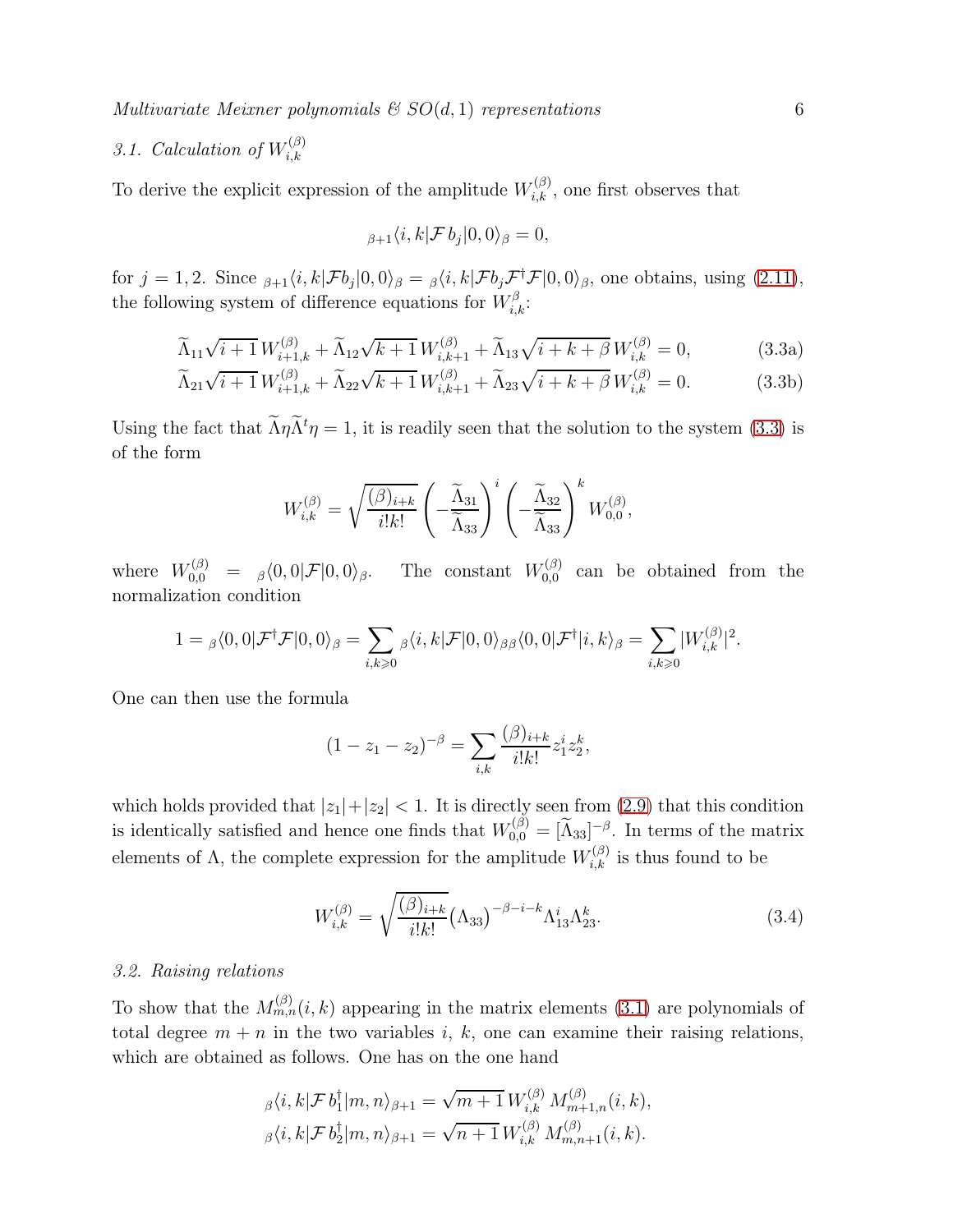On the other hand, using [\(2.11\)](#page-4-1), one has

$$
\beta \langle i, k | \mathcal{F} b_1^{\dagger} | m, n \rangle_{\beta+1} = \beta \langle i, k | \mathcal{F} b_1^{\dagger} \mathcal{F}^{\dagger} \mathcal{F} | m, n \rangle_{\beta+1} = \sum_{j=1}^{3} \widetilde{\Lambda}_{1j \beta} \langle i, k | b_j^{\dagger} \mathcal{F} | m, n \rangle_{\beta+1},
$$
  

$$
\beta \langle i, k | \mathcal{F} b_2^{\dagger} | m, n \rangle_{\beta+1} = \beta \langle i, k | \mathcal{F} b_2^{\dagger} \mathcal{F}^{\dagger} \mathcal{F} | m, n \rangle_{\beta+1} = \sum_{j=1}^{3} \widetilde{\Lambda}_{2j \beta} \langle i, k | b_j^{\dagger} \mathcal{F} | m, n \rangle_{\beta+1}.
$$

<span id="page-6-0"></span> $\ddot{\mathbf{3}}$ 

Upon combining the above relations, one obtains the raising relations

$$
\sqrt{\beta(m+1)} M_{m+1,n}^{(\beta)}(i,k) = \frac{\Lambda_{11}}{\Lambda_{13}} i M_{m,n}^{(\beta+1)}(i-1,k) + \frac{\Lambda_{21}}{\Lambda_{23}} k M_{m,n}^{(\beta+1)}(i,k-1)
$$
  
\n
$$
- \frac{\Lambda_{31}}{\Lambda_{33}} (i+k+\beta) M_{m,n}^{(\beta+1)}(i,k),
$$
  
\n
$$
\sqrt{\beta(n+1)} M_{m,n+1}^{(\beta)}(i,k) = \frac{\Lambda_{12}}{\Lambda_{13}} i M_{m,n}^{(\beta+1)}(i-1,k) + \frac{\Lambda_{22}}{\Lambda_{23}} k M_{m,n}^{(\beta+1)}(i,k-1)
$$
  
\n
$$
- \frac{\Lambda_{32}}{\Lambda_{33}} (i+k+\beta) M_{m,n}^{(\beta+1)}(i,k).
$$
\n(3.5b)

By definition, one has  $M_{-1,n}^{(\beta)}(i,k) = M_{m,-}^{(\beta)}$  $\mathcal{M}_{m,-1}^{(\beta)}(i,k) \, = \, 0 \, \text{ and } \, \mathcal{M}_{0,0}^{(\beta)}$  $C_{0,0}^{(p)}(i,k) = 1$ . Therefore, the formulas [\(3.5\)](#page-6-0) can be used to construct  $M_{m,n}^{(\beta)}(i,k)$  from  $M_{0,0}^{(\beta)}$  $_{0,0}^{(\rho)}(i,k)$  iteratively. Furthermore, it is observed that  $M_{m,n}^{(\beta)}(i,k)$  are polynomials of total degree  $m+n$  in the discrete variables  $i$  and  $k$ .

#### 3.3. Orthogonality Relation

It follows from the unitarity of the representation [\(2.10\)](#page-4-0) and the orthonormality of the oscillator states that the polynomials  $M_{m,n}^{(\beta)}(i,k)$  are orthogonal with respect to the negative trinomial distribution. Indeed, one has

$$
{}_{\beta}\langle m',n'|\mathcal{F}^{\dagger}\mathcal{F}|m,n\rangle_{\beta}=\sum_{i,k\geqslant 0}\beta\langle i,k|\mathcal{F}|m,n\rangle_{\beta\beta}\langle m',n'|\mathcal{F}^{\dagger}|i,k\rangle_{\beta}=\delta_{mm'}\delta_{nn'}.
$$

Upon using [\(3.1\)](#page-4-3), one finds that the polynomials satisfy the orthogonality relation

$$
\sum_{i,k\geq 0} w_{i,k}^{(\beta)} M_{m,n}^{(\beta)}(i,k) M_{m',n'}^{(\beta)}(i,k) = \delta_{mm'} \delta_{nn'},
$$
\n(3.6)

where  $w_{i,k}^{(\beta)}$  is the negative trinomial distribution

$$
w_{i,k}^{(\beta)} = \frac{(\beta)_{i+k}}{i!k!} (1 - c_1 - c_2)^{\beta} c_1^i c_2^k,
$$
\n(3.7)

with

<span id="page-6-1"></span>
$$
c_1 = \frac{\Lambda_{13}^2}{\Lambda_{33}^2}
$$
,  $c_2 = \frac{\Lambda_{23}^2}{\Lambda_{33}^2}$ .

Recall that in view of [\(2.9\)](#page-4-2), the condition  $|c_1| + |c_2| < 1$  is identically satisfied for orthochronous elements of  $SO(2,1)$ .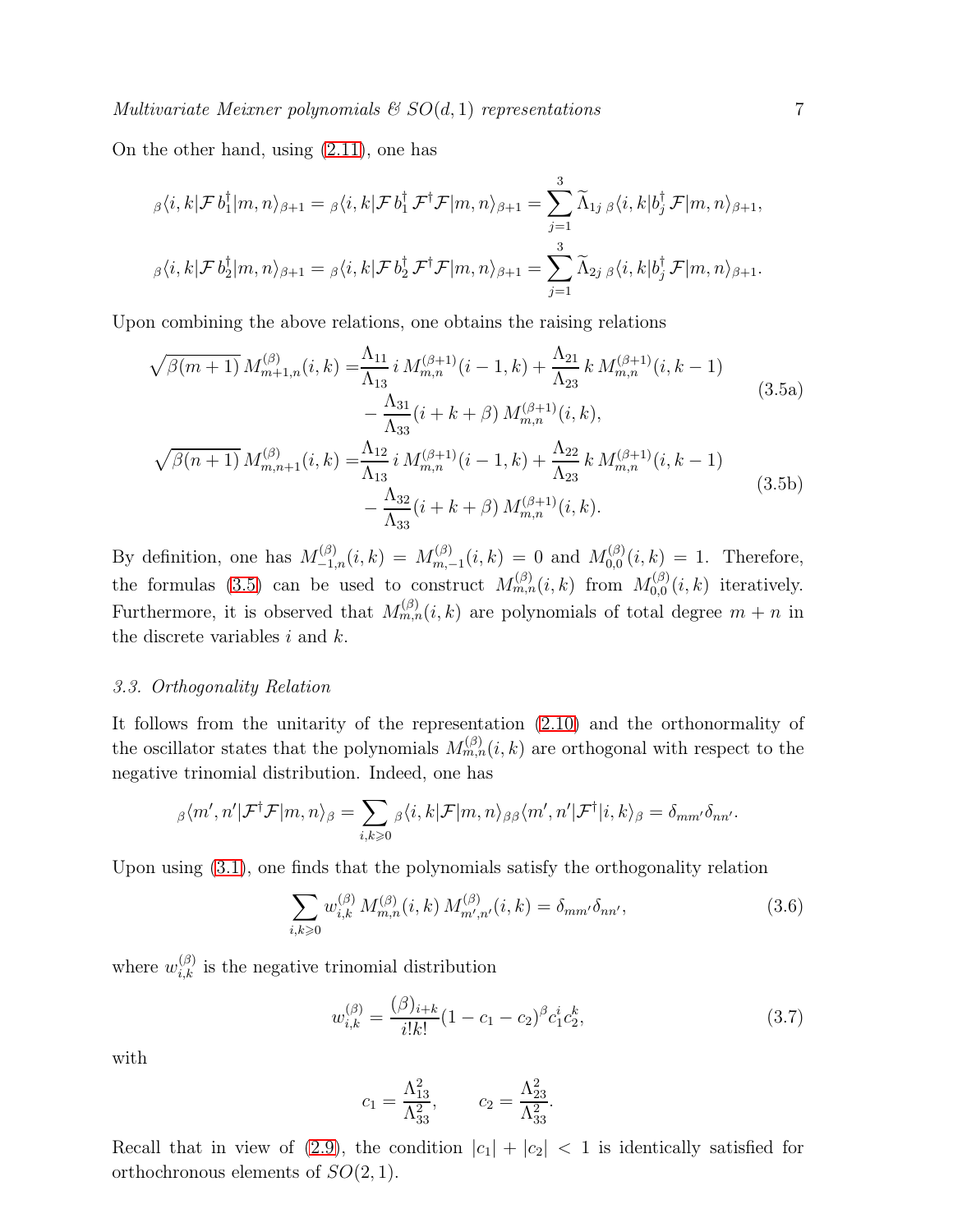#### 3.4. Lowering Relations

Lowering relations for the polynomials  $M_{m,n}^{(\beta)}(i,k)$  can also be obtained. To this end, one first considers the matrix elements  $\beta \langle i, k | \mathcal{F} b_j | m, n \rangle_{\beta-1}$  with  $j = 1, 2$ . One has on the one hand

$$
\beta \langle i, k | \mathcal{F} b_1 | m, n \rangle_{\beta - 1} = \sqrt{m} \, W_{i,k}^{(\beta)} \, M_{m-1,n}^{(\beta)}(i,k),
$$
  

$$
\beta \langle i, k | \mathcal{F} b_2 | m, n \rangle_{\beta - 1} = \sqrt{n} \, W_{i,k}^{(\beta)} \, M_{m,n-1}^{(\beta)}(i,k),
$$

and on the other hand

$$
\beta \langle i, k | \mathcal{F} b_j | m, n \rangle_{\beta - 1} = \beta \langle i, k | \mathcal{F} b_j \mathcal{F}^{\dagger} \mathcal{F} | m, n \rangle_{\beta - 1} = \sum_{\ell = 1}^{3} \widetilde{\Lambda}_{j\ell} \beta \langle i, k | b_\ell \mathcal{F} | m, n \rangle_{\beta - 1}.
$$

Upon comparing the two expressions, a simple calculation yields

$$
\sqrt{\frac{m}{\beta - 1}} M_{m-1,n}^{(\beta)}(i,k) = \Lambda_{11} \Lambda_{13} \left[ M_{m,n}^{(\beta - 1)}(i+1,k) - M_{m,n}^{(\beta - 1)}(i,k) \right] \n+ \Lambda_{21} \Lambda_{23} \left[ M_{m,n}^{(\beta - 1)}(i,k+1) - M_{m,n}^{(\beta - 1)}(i,k) \right],
$$
\n(3.8a)  
\n
$$
\sqrt{\frac{n}{\beta - 1}} M_{m,n-1}^{(\beta)}(i,k) = \Lambda_{12} \Lambda_{13} \left[ M_{m,n}^{(\beta - 1)}(i+1,k) - M_{m,n}^{(\beta - 1)}(i,k) \right] \n+ \Lambda_{22} \Lambda_{23} \left[ M_{m,n}^{(\beta - 1)}(i,k+1) - M_{m,n}^{(\beta - 1)}(i,k) \right].
$$
\n(3.8b)

#### 4. Duality

In this section, a duality relation under the exchange of the degrees  $m$ ,  $n$  and the variables *i*, *k* is derived for the multivariate polynomials  $M_{m,n}^{(\beta)}(i,k)$ . For the monic polynomials  $R_{m,n}^{(\beta)}(i,k)$ , which are obtained from the  $M_{m,n}^{(\beta)}(i,k)$  by a normalization, this duality property is seen to take a particularly simple form.

The duality relation for the polynomials  $M_{m,n}^{(\beta)}(i,k)$  is found by considering the matrix elements  $_{\beta}\langle i, k | \mathcal{F}^{\dagger}(\Lambda) | m, n \rangle_{\beta}$  from two different points of view. First, one writes

<span id="page-7-0"></span>
$$
\beta \langle i, k | \mathcal{F}^{\dagger}(\Lambda) | m, n \rangle_{\beta} = \widetilde{W}_{i,k}^{(\beta)} \widetilde{M}_{m,n}^{(\beta)}(i,k), \tag{4.1}
$$

where  $\widetilde{W}_{i,k}^{(\beta)} = \beta \langle i, k | \mathcal{F}^{\dagger}(\Lambda) | 0, 0 \rangle_{\beta}$  and  $\widetilde{M}_{0,0}^{(\beta)}(i,k) = 1$ . On account of the fact that  $\mathcal{F}^{\dagger}(\Lambda) = \mathcal{F}(\Lambda^{-1}) = \mathcal{F}(\eta \Lambda^{t} \eta)$ , it follows that

$$
\widetilde{W}_{i,k}^{(\beta)} = \sqrt{\frac{(\beta)_{i+k}}{i!k!}} (\Lambda_{33})^{-\beta - i - k} (-\Lambda_{31})^i (-\Lambda_{32})^k,
$$

and that  $\widetilde{M}_{m,n}^{(\beta)}(i,k)$  are the polynomials corresponding to the matrix  $\widetilde{\Lambda} = \eta \Lambda^t \eta$ . Second, one writes

<span id="page-7-1"></span>
$$
\beta \langle i, k | \mathcal{F}^{\dagger}(\Lambda) | m, n \rangle_{\beta} = \overline{\beta \langle m, n | \mathcal{F}(\Lambda) | i, k \rangle_{\beta}}
$$
  
=  $\beta \langle m, n | \mathcal{F}(\Lambda) | i, k \rangle_{\beta} = W_{m,n}^{(\beta)} M_{i,k}^{(\beta)}(m, n),$  (4.2)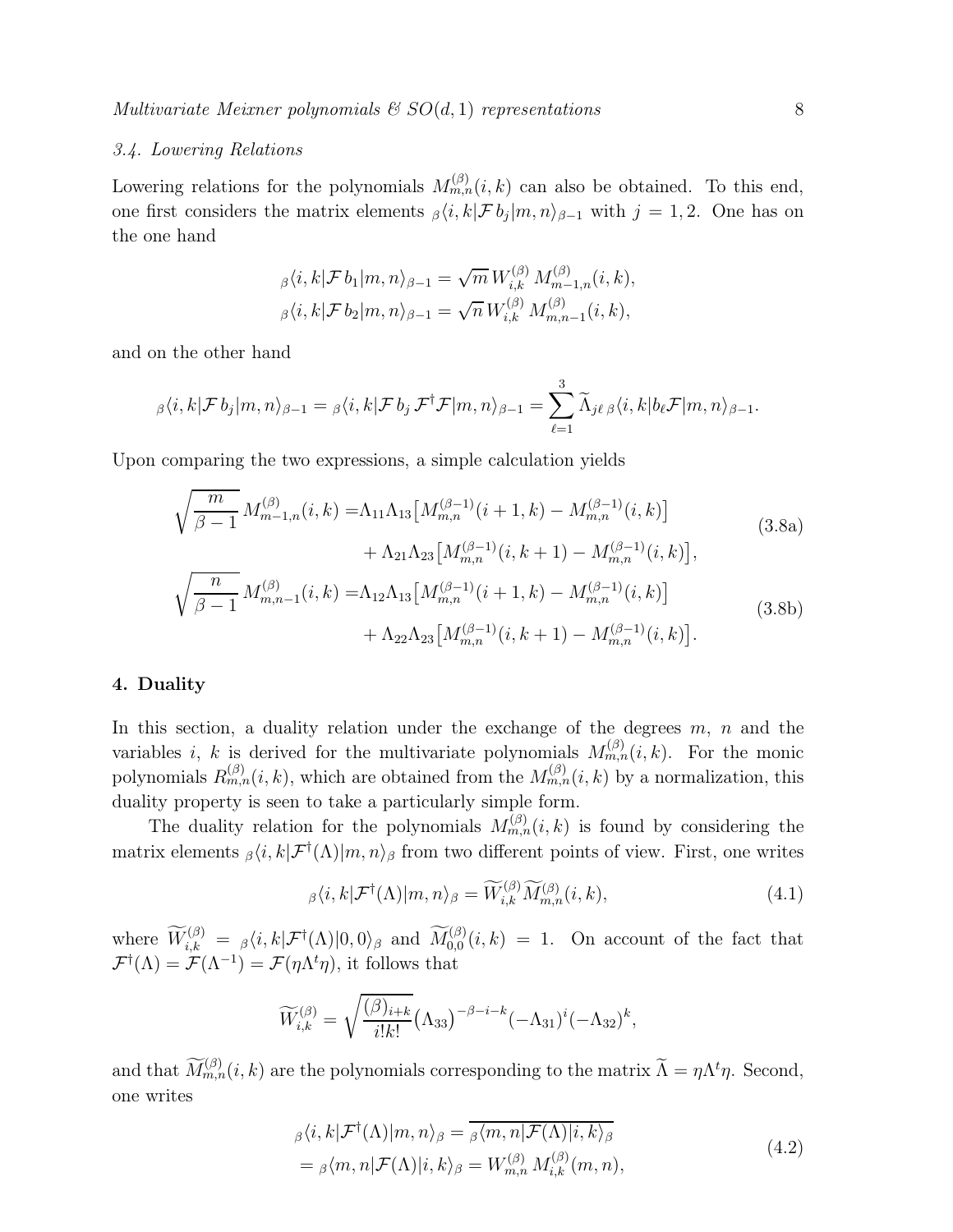where  $\bar{x}$  stands for complex conjugation and where the reality of the matrix elements has been used. Upon comparing  $(4.1)$  and  $(4.2)$ , one obtains the duality relation

$$
M_{i,k}^{(\beta)}(m,n) = (-1)^{i+k} \sqrt{\frac{(\beta)_{i+k}}{i!k!} \frac{m!n!}{(\beta)_{m+n}}} \frac{\Lambda_{33}^{m+n} \Lambda_{31}^{i} \Lambda_{32}^{k}}{\Lambda_{33}^{i+k} \Lambda_{13}^{m} \Lambda_{23}^{n}} \widetilde{M}_{m,n}^{(\beta)}(i,k).
$$
 (4.3)

It is opportune here to introduce the monic polynomials  $R_{m,n}^{(\beta)}(i,k)$  defined by

$$
M_{m,n}^{(\beta)}(i,k) = (-1)^{m+n} \sqrt{\frac{(\beta)_{m+n}}{m!n!}} \frac{\Lambda_{31}^m \Lambda_{32}^n}{\Lambda_{33}^{m+n}} R_{m,n}^{(\beta)}(i,k).
$$

In terms of these polynomials, the duality relation [\(4.3\)](#page-8-0) has the attractive expression

<span id="page-8-2"></span><span id="page-8-0"></span>
$$
R_{i,k}^{(\beta)}(m,n) = \widetilde{R}_{m,n}^{(\beta)}(i,k),\tag{4.4}
$$

where the parameters appearing in the polynomials  $\widetilde{R}_{m,n}^{(\beta)}(i,k)$  are those of the inverse matrix  $\Lambda = \eta \Lambda^t \eta$ .

#### 5. Generating function and hypergeometric expression

In this section, generating functions for the multivariate polynomials  $M_{m,n}^{(\beta)}(i,k)$  and  $R_{m,n}^{(\beta)}(i,k)$  are obtained using the group product. The generating function derived for the polynomials  $R_{m,n}^{(\beta)}(i,k)$  is shown to coincide with the one defining the multivariate Meixner polynomials, which establishes that the polynomials  $R_{m,n}^{(\beta)}(i,k)$  are precisely those defined in [\[9\]](#page-20-4) and [\[12\]](#page-20-5). Using the results of [\[12\]](#page-20-5), an explicit expression of the polynomials  $R_{m,n}^{(\beta)}(i,k)$  in terms of Gel'fand-Aomoto hypergeometric series is given.

#### 5.1. Generating function

Let  $\Delta \in SO(2,1)$  be an arbitrary group element and consider the following generating function:

<span id="page-8-1"></span>
$$
G(\Delta) = \sum_{m,n\geqslant 0} \sqrt{\frac{(\beta)_{m+n}}{m!n!}} \Delta_{33}^{-\beta-m-n} \Delta_{13}^m \Delta_{23}^n W_{i,k}^{(\beta)} M_{m,n}^{(\beta)}(i,k).
$$
 (5.1)

Given [\(3.1\)](#page-4-3), one obviously has

$$
G(\Delta) = \sum_{m,n\geqslant 0} \sqrt{\frac{(\beta)_{m+n}}{m!n!}} \Delta_{33}^{-\beta-m-n} \Delta_{13}^m \Delta_{23}^n \beta \langle i,k|\mathcal{F}(\Lambda)|m,n\rangle_{\beta}.
$$

In view of [\(3.2\)](#page-4-4) and [\(3.4\)](#page-5-1), one finds that the above expression for  $G(\Delta)$  can be written in the form

$$
G(\Delta) = \beta \langle i, k | \mathcal{F}(\Lambda) \mathcal{F}(\Delta) | 0, 0 \rangle_{\beta} = \beta \langle i, k | \mathcal{F}(\Lambda \Delta) | 0, 0 \rangle_{\beta}.
$$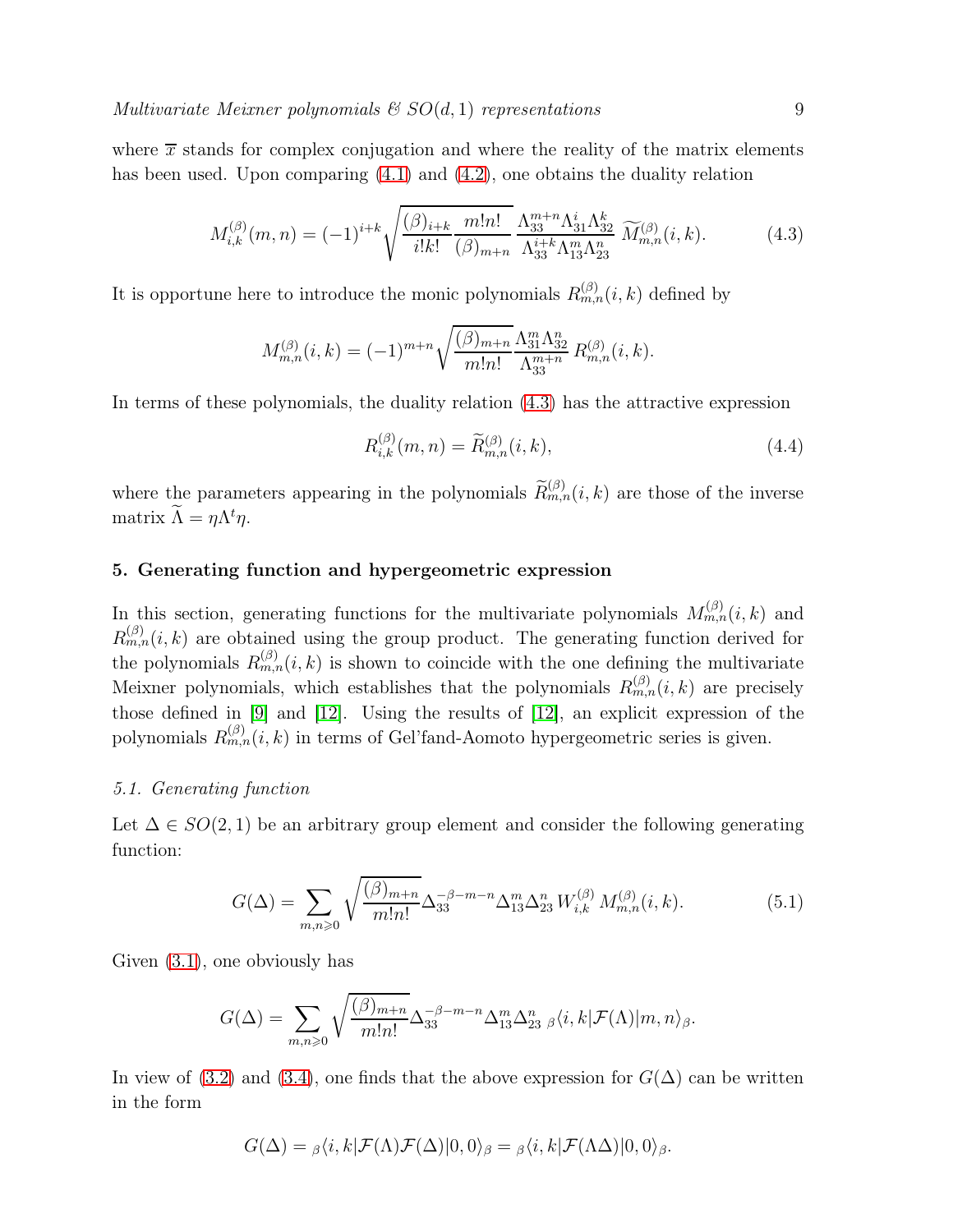Multivariate Meixner polynomials  $\mathcal{C}SO(d,1)$  representations 10

Upon using again the expression [\(3.4\)](#page-5-1), one arrives at

<span id="page-9-0"></span>
$$
G(\Delta) = \sqrt{\frac{(\beta)_{i+k}}{i!k!}} [(\Lambda \Delta)_{33}]^{-\beta - i - k} [(\Lambda \Delta)_{13}]^{i} [(\Lambda \Delta)_{23}]^{k},
$$
\n(5.2)

where  $(\Lambda \Delta)_{ij}$  are the matrix elements of the matrix  $\Lambda \cdot \Delta$ . Comparing [\(5.1\)](#page-8-1) with [\(5.2\)](#page-9-0) using the expression [\(3.4\)](#page-5-1), one arrives at the expression

$$
\left(\Delta_{33} + \frac{\Delta_{13}\Lambda_{11}}{\Lambda_{13}} + \frac{\Delta_{23}\Lambda_{12}}{\Lambda_{13}}\right)^i \left(\Delta_{33} + \frac{\Delta_{13}\Lambda_{21}}{\Lambda_{23}} + \frac{\Delta_{23}\Lambda_{22}}{\Lambda_{23}}\right)^k
$$
  
\$\times \left(\Delta\_{33} + \frac{\Delta\_{13}\Lambda\_{31}}{\Lambda\_{33}} + \frac{\Delta\_{23}\Lambda\_{32}}{\Lambda\_{33}}\right)^{-\beta - i - k} = \sum\_{m,n \geq 0} \sqrt{\frac{(\beta)\_{m+n}}{m! n!}} (\Delta\_{33})^{-\beta - m - n} \Delta\_{13}^m \Delta\_{23}^n M\_{m,n}^{(\beta)}(i,k).

Since  $\Delta$  is arbitrary, one can choose the parametrization

$$
\Delta_{13} = \delta_1, \qquad \Delta_{23} = \delta_2, \quad \Delta_{33} = 1,
$$

which gives the generating function for the polynomials  $M_{m,n}^{(\beta)}(i,k)$ 

$$
\left(1 + \frac{\Lambda_{11}}{\Lambda_{13}}\delta_1 + \frac{\Lambda_{12}}{\Lambda_{13}}\delta_2\right)^i \left(1 + \frac{\Lambda_{21}}{\Lambda_{23}}\delta_1 + \frac{\Lambda_{22}}{\Lambda_{23}}\delta_2\right)^k\n\n\times \left(1 + \frac{\Lambda_{31}}{\Lambda_{33}}\delta_1 + \frac{\Lambda_{32}}{\Lambda_{33}}\delta_2\right)^{-\beta - i - k} = \sum_{m,n \geq 0} \sqrt{\frac{(\beta)_{m+n}}{m!n!}} M_{m,n}^{(\beta)}(i,k) \,\delta_1^m \delta_2^n.
$$
\n(5.3)

Upon choosing instead the parametrization

<span id="page-9-2"></span><span id="page-9-1"></span>
$$
\Delta_{13} = -\frac{\Lambda_{33}}{\Lambda_{31}} z_1, \quad \Delta_{23} = -\frac{\Lambda_{33}}{\Lambda_{32}} z_2, \quad \Delta_{33} = 1,
$$

one finds the following generating function for the monic polynomials  $R_{m,n}^{(\beta)}(i,k)$ :

$$
(1 - z1 - z2)-\beta-i-k(1 - u11z1 - u12z2)i(1 - u21z1 - u22z2)k
$$
  
= 
$$
\sum_{m,n\geqslant 0} \frac{(\beta)_{m+n}}{m!n!} R_{m,n}^{(\beta)}(i,k) z_1^m z_2^n,
$$
 (5.4)

where

$$
u_{11} = \frac{\Lambda_{11}\Lambda_{33}}{\Lambda_{13}\Lambda_{31}}, \qquad u_{12} = \frac{\Lambda_{12}\Lambda_{33}}{\Lambda_{13}\Lambda_{32}}, \qquad u_{21} = \frac{\Lambda_{21}\Lambda_{33}}{\Lambda_{23}\Lambda_{31}}, \qquad u_{22} = \frac{\Lambda_{22}\Lambda_{33}}{\Lambda_{23}\Lambda_{32}}.
$$
 (5.5)

The generating function  $(5.4)$  is identical to the one considered in [\[9,](#page-20-4) [12\]](#page-20-5) which is taken to define the bivariate Meixner polynomials. Thus it follows that the monic polynomials  $R_{m,n}^{(\beta)}(i,k)$  are the bivariate Meixner polynomials. Note that here  $\beta > 1$  is an integer, but it is directly seen that the polynomials  $R_{m,n}^{(\beta)}(i,k)$  can be defined for  $\beta \in \mathbb{R}$ .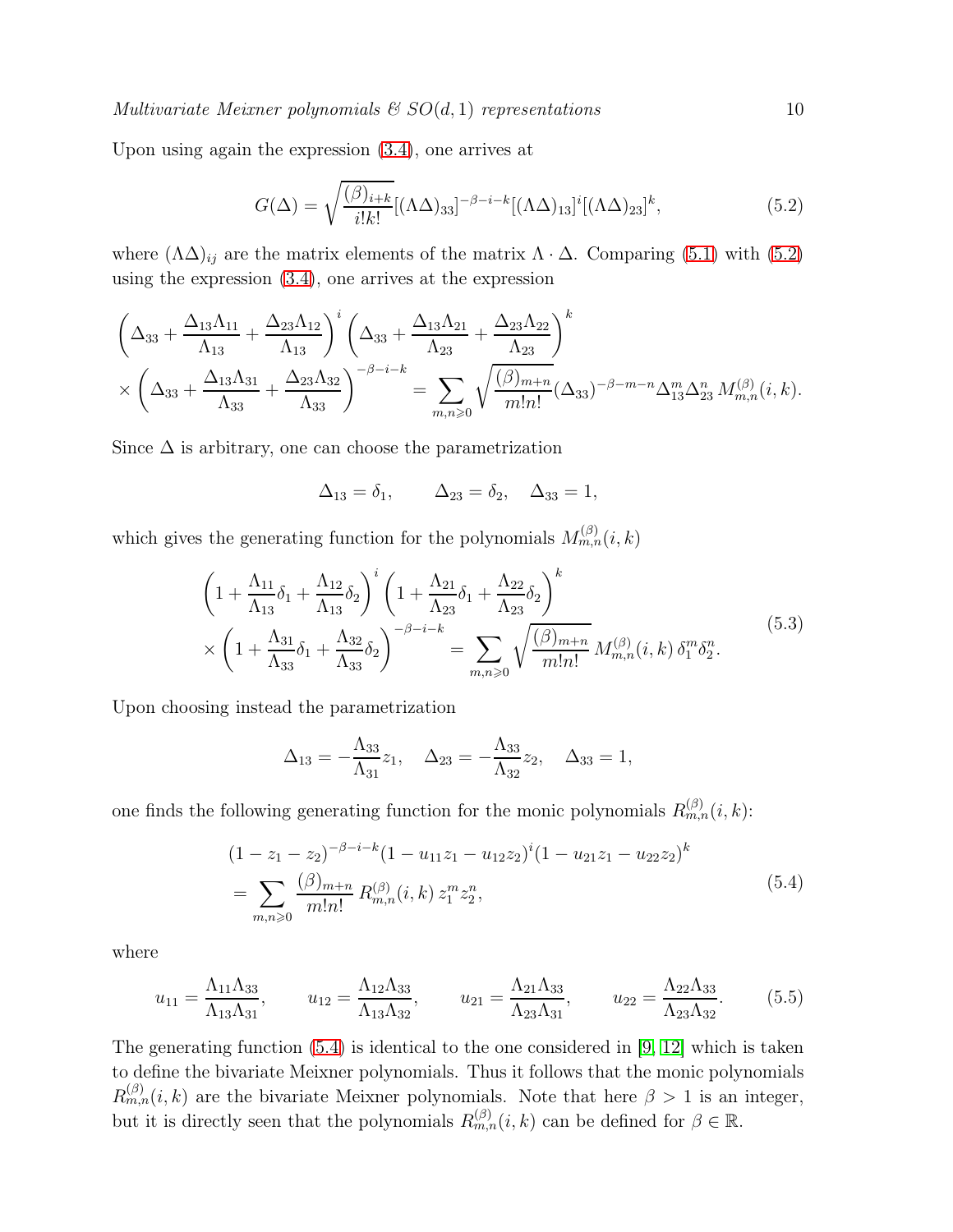#### 5.2. Hypergeometric expression

In [\[12\]](#page-20-5), Iliev obtained an explicit expression for the Meixner polynomials  $R_{m,n}^{(\beta)}(i,k)$  in terms of a Gel'fand-Aomoto hypergeometric series. Using his result, one writes

<span id="page-10-0"></span>
$$
R_{m,n}^{(\beta)}(i,k) = \sum_{\mu,\nu,\rho,\sigma \geq 0} \frac{(-m)_{\mu+\nu}(-n)_{\rho+\sigma}(-i)_{\mu+\rho}(-k)_{\nu+\sigma}}{\mu!\nu!\rho!\sigma!(\beta)_{\mu+\nu+\rho+\sigma}}
$$
  
 
$$
\times (1-u_{11})^{\mu}(1-u_{21})^{\nu}(1-u_{12})^{\rho}(1-u_{22})^{\sigma}, \qquad (5.6)
$$

where the parameters  $u_{ij}$  are given by [\(5.5\)](#page-9-2). Since  $(-m)_k = 0$  for  $k > m$ , it is clear that the summation in [\(5.6\)](#page-10-0) is finite.

#### 6. Recurrence relations and difference equations

In this section, the recurrence relations and the difference equations satisfied by the bivariate Meixner polynomials  $M_{m,n}^{(\beta)}(i,k)$  and  $R_{m,n}^{(\beta)}(i,k)$  are derived. These relations have been obtained by Iliev in [\[12\]](#page-20-5). It is however interesting to see how easily these relations follow from the group-theoretical interpretation.

#### 6.1. Recurrence relations

To obtain the recurrence relations satisfied by the Meixner polynomials, one considers the matrix elements  $_{\beta}\langle i,k|b_j^{\dagger}$  $\int_{j}^{T} b_j \mathcal{F} |m, n \rangle_{\beta}$  for  $j = 1, 2$ . On the one hand one has

<span id="page-10-2"></span><span id="page-10-1"></span>
$$
\beta \langle i, k | b_1^{\dagger} b_1 \mathcal{F} | m, n \rangle_{\beta} = i \, \beta \langle i, k | \mathcal{F} | m, n \rangle_{\beta},
$$
  

$$
\beta \langle i, k | b_2^{\dagger} b_2 \mathcal{F} | m, n \rangle_{\beta} = k \, \beta \langle i, k | \mathcal{F} | m, n \rangle_{\beta},
$$
  
(6.1)

and on the other hand

<span id="page-10-3"></span>
$$
\beta \langle i, k | b_j^{\dagger} b_j \mathcal{F} | m, n \rangle_{\beta} = \beta \langle i, k | \mathcal{F} \mathcal{F}^{\dagger} b_j^{\dagger} b_j \mathcal{F} | m, n \rangle_{\beta}
$$
\n
$$
\sum_{\ell=1}^{3} \sum_{r=1}^{3} \Lambda_{j\ell} \Lambda_{jr} \beta \langle i, k | \mathcal{F} b_{\ell}^{\dagger} b_r | m, n \rangle_{\beta}.
$$
\n(6.2)

Upon comparing  $(6.1)$  with  $(6.2)$ , one directly obtains

$$
i M_{m,n}^{(\beta)}(i,k) = \left[ m \Lambda_{11}^2 + n \Lambda_{12}^2 + (m+n+\beta) \Lambda_{13}^2 \right] M_{m,n}^{(\beta)}(i,k)
$$
  
+  $\Lambda_{11} \Lambda_{12} \left[ \sqrt{m(n+1)} M_{m-1,n+1}^{(\beta)}(i,k) + \sqrt{n(m+1)} M_{m+1,n-1}^{(\beta)}(i,k) \right]$  (6.3a)  
+  $\Lambda_{11} \Lambda_{13} \left[ \sqrt{m(m+n+\beta-1)} M_{m-1,n}^{(\beta)}(i,k) + \sqrt{(m+1)(m+n+\beta)} M_{m+1,n}^{(\beta)}(i,k) \right]$   
+  $\Lambda_{12} \Lambda_{13} \left[ \sqrt{n(m+n+\beta-1)} M_{m,n-1}^{(\beta)}(i,k) + \sqrt{(n+1)(n+m+\beta)} M_{m,n+1}^{(\beta)}(i,k) \right]$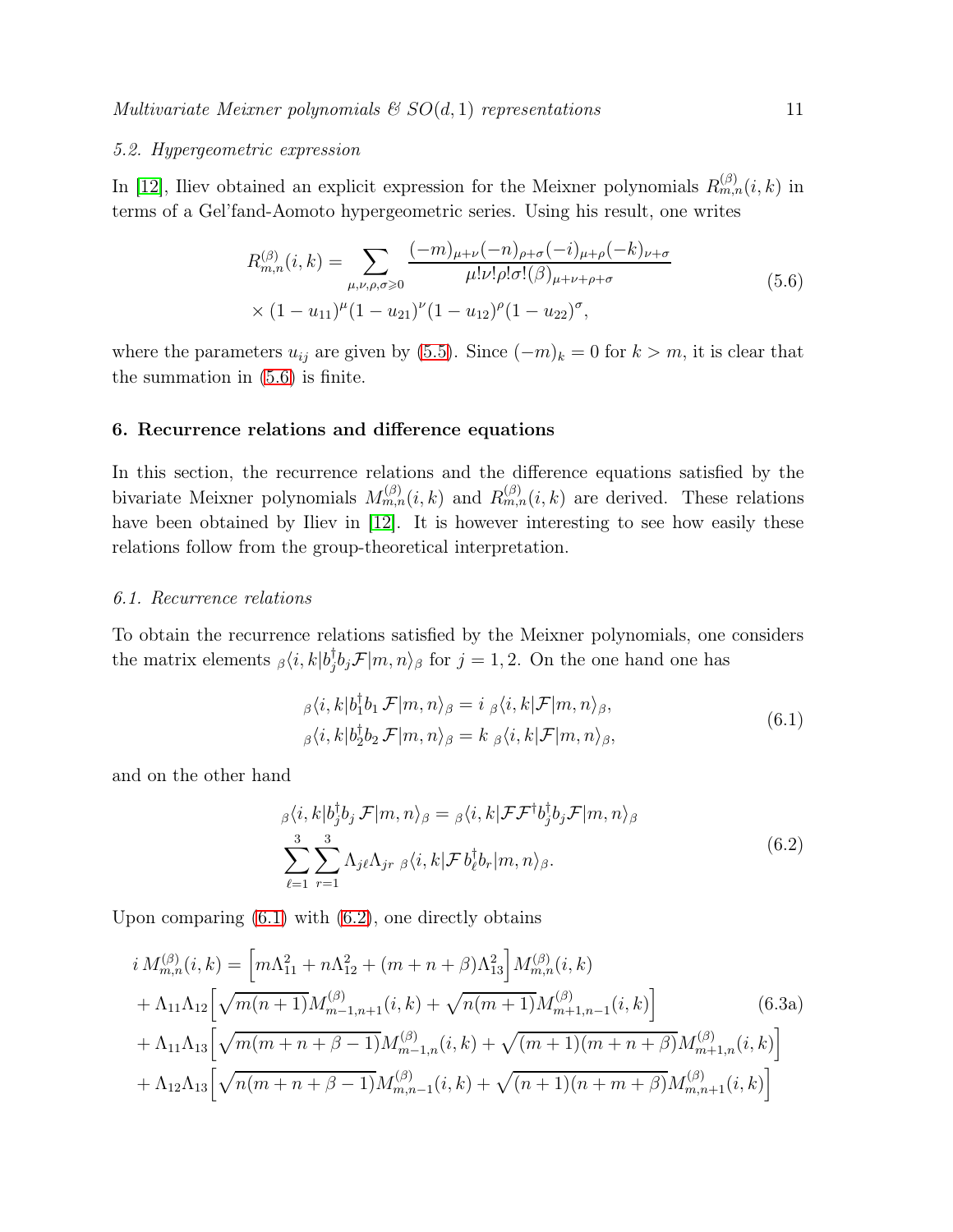Multivariate Meixner polynomials  $g(SO(d, 1))$  representations 12

$$
k M_{m,n}^{(\beta)}(i,k) = \left[ m \Lambda_{21}^2 + n \Lambda_{22}^2 + (m+n+\beta) \Lambda_{23}^2 \right] M_{m,n}^{(\beta)}(i,k)
$$
  
+  $\Lambda_{21} \Lambda_{22} \left[ \sqrt{m(n+1)} M_{m-1,n+1}^{(\beta)}(i,k) + \sqrt{n(m+1)} M_{m+1,n-1}^{(\beta)}(i,k) \right]$   
+  $\Lambda_{21} \Lambda_{23} \left[ \sqrt{m(m+n+\beta-1)} M_{m-1,n}^{(\beta)}(i,k) + \sqrt{(m+1)(m+n+\beta)} M_{m+1,n}^{(\beta)}(i,k) \right]$   
+  $\Lambda_{22} \Lambda_{23} \left[ \sqrt{n(m+n+\beta-1)} M_{m,n-1}^{(\beta)}(i,k) + \sqrt{(n+1)(n+m+\beta)} M_{m,n+1}^{(\beta)}(i,k) \right]$  (6.3b)

For the monic Meixner polynomials  $R_{m,n}^{(\beta)}(i,k)$ , one finds from [\(6.3\)](#page-10-3)

<span id="page-11-1"></span><span id="page-11-0"></span>
$$
i R_{m,n}^{(\beta)}(i,k) = \left[ m\Lambda_{11}^2 + n\Lambda_{12}^2 + (m+n+\beta)\Lambda_{13}^2 \right] R_{m,n}^{(\beta)}(i,k)
$$
  
+ 
$$
\frac{\Lambda_{11}\Lambda_{12}\Lambda_{32}}{\Lambda_{31}} m R_{m-1,n+1}^{(\beta)}(i,k) + \frac{\Lambda_{11}\Lambda_{12}\Lambda_{31}}{\Lambda_{32}} n R_{m+1,n-1}^{(\beta)}(i,k)
$$
(6.4a)  
- 
$$
\frac{\Lambda_{11}\Lambda_{13}\Lambda_{33}}{\Lambda_{31}} m R_{m-1,n}^{(\beta)}(i,k) - \frac{\Lambda_{11}\Lambda_{13}\Lambda_{31}}{\Lambda_{33}} (m+n+\beta) R_{m+1,n}^{(\beta)}(i,k)
$$
  
- 
$$
\frac{\Lambda_{12}\Lambda_{13}\Lambda_{33}}{\Lambda_{32}} n R_{m,n-1}^{(\beta)}(i,k) - \frac{\Lambda_{12}\Lambda_{13}\Lambda_{32}}{\Lambda_{33}} (m+n+\beta) R_{m,n+1}^{(\beta)}(i,k),
$$
  

$$
k R_{m,n}^{(\beta)}(i,k) = \left[ m\Lambda_{21}^2 + n\Lambda_{22}^2 + (m+n+\beta)\Lambda_{23}^2 \right] R_{m,n}^{(\beta)}(i,k)
$$
  
+ 
$$
\frac{\Lambda_{21}\Lambda_{22}\Lambda_{32}}{\Lambda_{31}} m R_{m-1,n+1}^{(\beta)}(i,k) + \frac{\Lambda_{21}\Lambda_{22}\Lambda_{31}}{\Lambda_{32}} n R_{m+1,n-1}^{(\beta)}(i,k)
$$
(6.4b)  
- 
$$
\frac{\Lambda_{21}\Lambda_{23}\Lambda_{33}}{\Lambda_{31}} m R_{m-1,n}^{(\beta)}(i,k) - \frac{\Lambda_{21}\Lambda_{23}\Lambda_{31}}{\Lambda_{33}} (m+n+\beta) R_{m+1,n}^{(\beta)}(i,k) - \frac{\Lambda_{22}\Lambda_{23}\Lambda_{33}}{\Lambda_{32}} n R_{m,n-1}^{(\beta)}(i,k) - \frac{\Lambda_{22}\Lambda_{23}\Lambda_{32}}{\Lambda_{32}} n R_{m,n+1}^{(\beta)}(i,k) - \frac{\Lambda_{22}\Lambda_{23}\Lambda_{32}}{\Lambda_{33}} (m+n+\beta) R_{m,n+1}^{(\beta)}(i,k).
$$

### 6.2. Difference equations

To obtain the difference equations satisfied by the polynomials  $R_{m,n}^{(\beta)}(i,k)$ , one could consider the matrix elements  $_{\beta}\langle i, k | \mathcal{F}b_j^{\dagger}$  $\int_{j}^{T}b_{j}|m,n\rangle_{\beta}$  for  $j=1,2$  and proceed along the same lines as for the recurrence relations. It is however more elegant to proceed directly from the recurrence relations [\(6.4\)](#page-11-0) and to use the duality property [\(4.4\)](#page-8-2) of the monic bivariate Meixner polynomials. To illustrate the method, consider the left-hand side of [\(6.4a\)](#page-11-1). Upon using the duality [\(4.4\)](#page-8-2), one may write

$$
i R_{m,n}^{(\beta)}(i,k) = i \widetilde{R}_{i,k}^{(\beta)}(m,n) \rightarrow m \widetilde{R}_{m,n}^{(\beta)}(i,k),
$$

where in the last step the replacements  $m \leftrightarrow i, n \leftrightarrow k$  were performed. Since  $\widetilde{R}_{m,n}^{(\beta)}(i,k)$ , is obtained from  $R_{m,n}^{(\beta)}(i,k)$  by replacing the parameters of  $\Lambda$  by the parameters of the inverse matrix  $\Lambda = \eta \Lambda^t \eta$ , it is seen that the recurrence relations [\(6.4\)](#page-11-0) can be converted into difference equations by taking  $m \leftrightarrow i$ ,  $n \leftrightarrow k$  and replacing the parameters of  $\Lambda$  by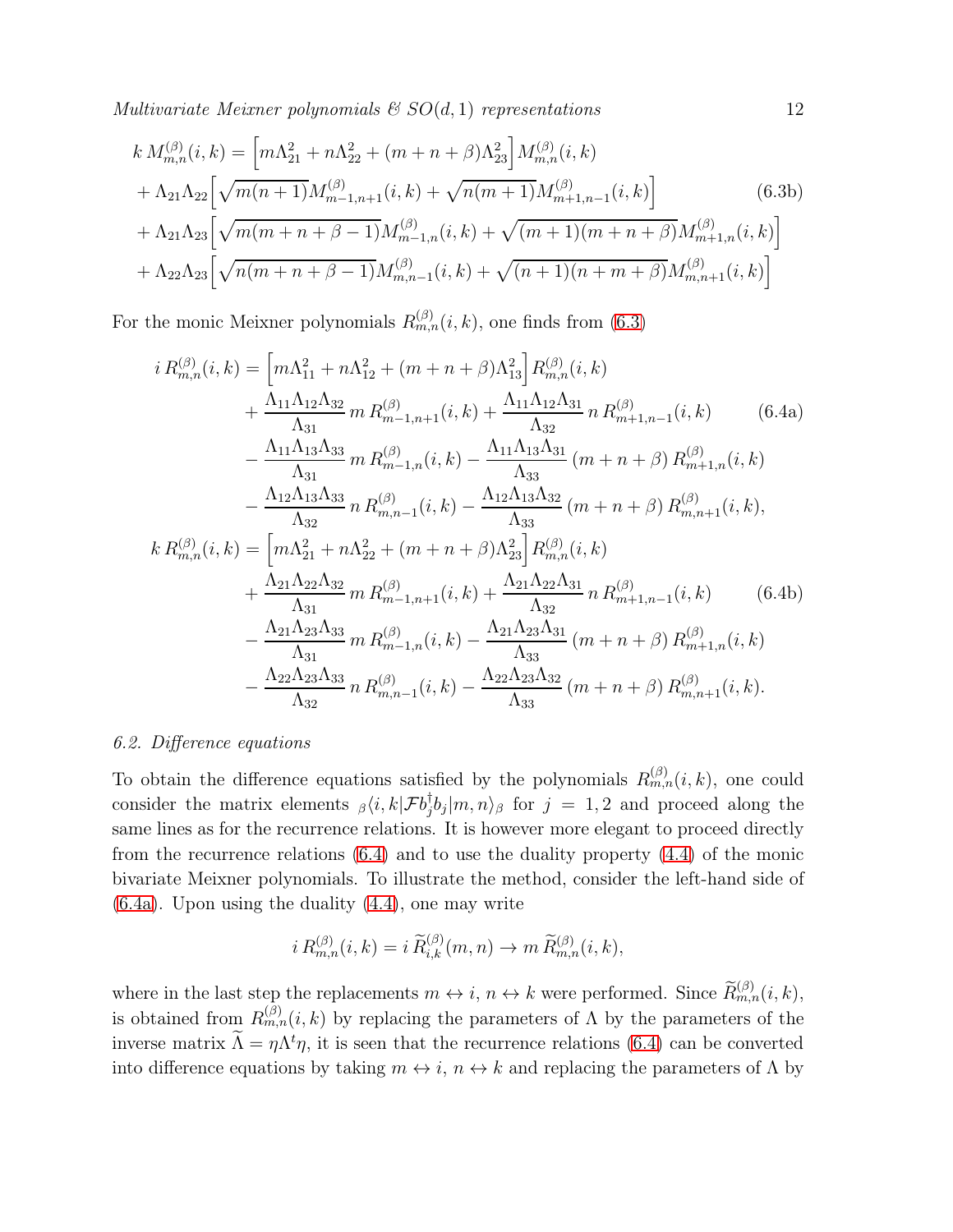those of the inverse. This yields

<span id="page-12-0"></span>
$$
m R_{m,n}^{(\beta)}(i,k) = \left[ i \Lambda_{11}^2 + k \Lambda_{21}^2 + (i + k + \beta) \Lambda_{31}^2 \right] R_{m,n}^{(\beta)}(i,k)
$$
  
+ 
$$
\frac{\Lambda_{11} \Lambda_{21} \Lambda_{23}}{\Lambda_{13}} i R_{m,n}^{(\beta)}(i - 1, k + 1) + \frac{\Lambda_{11} \Lambda_{21} \Lambda_{13}}{\Lambda_{23}} k R_{m,n}^{(\beta)}(i + 1, k - 1) \quad (6.5a)
$$
  
- 
$$
\frac{\Lambda_{11} \Lambda_{31} \Lambda_{33}}{\Lambda_{13}} i R_{m,n}^{(\beta)}(i - 1, k) - \frac{\Lambda_{11} \Lambda_{31} \Lambda_{13}}{\Lambda_{33}} (i + k + \beta) R_{m,n}^{(\beta)}(i + 1, k)
$$
  
- 
$$
\frac{\Lambda_{21} \Lambda_{31} \Lambda_{33}}{\Lambda_{23}} k R_{m,n}^{(\beta)}(i, k - 1) - \frac{\Lambda_{21} \Lambda_{31} \Lambda_{23}}{\Lambda_{33}} (i + k + \beta) R_{m,n}^{(\beta)}(i, k + 1),
$$

$$
n R_{m,n}^{(\beta)}(i,k) = \left[ i \Lambda_{12}^2 + k \Lambda_{22}^2 + (i + k + \beta) \Lambda_{32}^2 \right] R_{m,n}^{(\beta)}(i,k)
$$
  
+ 
$$
\frac{\Lambda_{12} \Lambda_{22} \Lambda_{23}}{\Lambda_{13}} i R_{m,n}^{(\beta)}(i - 1, k + 1) + \frac{\Lambda_{12} \Lambda_{22} \Lambda_{13}}{\Lambda_{23}} k R_{m,n}^{(\beta)}(i + 1, k - 1) \quad (6.5b)
$$
  
- 
$$
\frac{\Lambda_{12} \Lambda_{32} \Lambda_{33}}{\Lambda_{13}} i R_{m,n}^{(\beta)}(i - 1, k) - \frac{\Lambda_{12} \Lambda_{32} \Lambda_{13}}{\Lambda_{33}} (i + k + \beta) R_{m,n}^{(\beta)}(i + 1, k)
$$
  
- 
$$
\frac{\Lambda_{22} \Lambda_{32} \Lambda_{33}}{\Lambda_{23}} k R_{m,n}^{(\beta)}(i, k - 1) - \frac{\Lambda_{22} \Lambda_{32} \Lambda_{23}}{\Lambda_{33}} (i + k + \beta) R_{m,n}^{(\beta)}(i, k + 1).
$$

The same method can be applied to obtain the difference equations satisfied by the polynomials  $M_{m,n}^{(\beta)}(i,k)$ . Note that the difference equations [\(6.5\)](#page-12-0) can be combined to give the following nearest neighbour difference equation for the polynomials  $R_{m,n}^{(\beta)}(i,k)$ :

$$
\begin{split}\n&\left[\frac{m}{\Lambda_{11}\Lambda_{21}}-\frac{n}{\Lambda_{12}\Lambda_{22}}\right]R_{m,n}^{(\beta)}(i,k)=\\
&\left[i\left(\frac{\Lambda_{11}}{\Lambda_{21}}-\frac{\Lambda_{12}}{\Lambda_{22}}\right)+k\left(\frac{\Lambda_{21}}{\Lambda_{11}}-\frac{\Lambda_{22}}{\Lambda_{12}}\right)+(i+k+\beta)\left(\frac{\Lambda_{31}^2}{\Lambda_{11}\Lambda_{21}}-\frac{\Lambda_{32}^2}{\Lambda_{12}\Lambda_{22}}\right)\right]R_{m,n}^{(\beta)}(i,k)\\
&+i\left[\frac{\Lambda_{32}\Lambda_{33}}{\Lambda_{13}\Lambda_{22}}-\frac{\Lambda_{31}\Lambda_{33}}{\Lambda_{21}\Lambda_{13}}\right]R_{m,n}^{(\beta)}(i-1,k)+(i+k+\beta)\left[\frac{\Lambda_{13}\Lambda_{32}}{\Lambda_{22}\Lambda_{33}}-\frac{\Lambda_{13}\Lambda_{31}}{\Lambda_{21}\Lambda_{33}}\right]R_{m,n}^{(\beta)}(i+1,k)\\
&+k\left[\frac{\Lambda_{32}\Lambda_{33}}{\Lambda_{12}\Lambda_{23}}-\frac{\Lambda_{31}\Lambda_{33}}{\Lambda_{11}\Lambda_{23}}\right]R_{m,n}^{(\beta)}(i,k-1)+(i+k+\beta)\left[\frac{\Lambda_{23}\Lambda_{32}}{\Lambda_{12}\Lambda_{33}}-\frac{\Lambda_{23}\Lambda_{31}}{\Lambda_{11}\Lambda_{33}}\right]R_{m,n}^{(\beta)}(i,k+1).\n\end{split}
$$

A similar formulas holds for the bivariate Krawtchouk polynomials [\[10\]](#page-20-11).

## 7. One-parameter subgroups and univariate Meixner & Krawtchouk polynomials

It has been assumed so far that the entries  $\Lambda_{ij}$  of the  $SO(2,1)$  parameter matrix for the bivariate Meixner polynomials are non-zero. In this section, degenerate cases corresponding to natural one-parameter subgroups of  $SO(2,1)$  shall be considered. In particular, it will be shown that for transformations  $\Lambda$  belonging to hyperbolic subgroups, the matrix elements  $\beta\langle i, k|\mathcal{F}(\Lambda)|m, n\rangle_{\beta}$  are given in terms of the standard (univariate) Meixner polynomials and that for transformations Λ belonging to the elliptic subgroup, the matrix elements  $\beta\langle i, k|\mathcal{F}(\Lambda)|m, n\rangle_{\beta}$  are expressed in terms of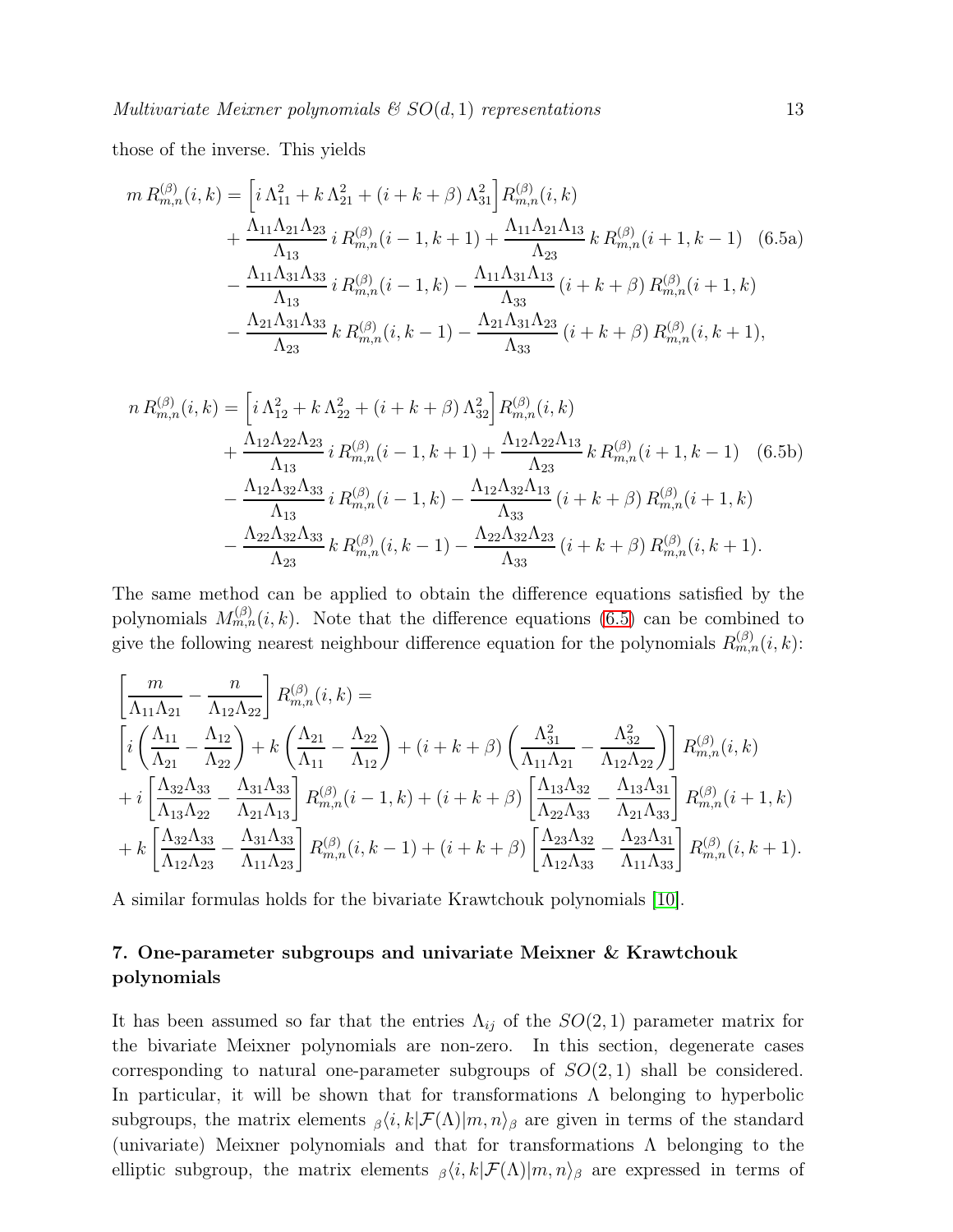standard (univariate) Krawtchouk polynomials. The one-variable Meixner polynomials  $M_n(x; \delta; c)$  are defined by their explicit expression [\[17\]](#page-21-1)

$$
M_n(x; \delta; c) = {}_2F_1\left[ \begin{array}{c} -n, -x \\ \delta \end{array}; 1 - \frac{1}{c} \right],
$$
\n(7.1)

where  ${}_2F_1$  is the Gauss hypergeometric function. The monic Meixner polynomials  $m_n(x)$ defined through  $M_n(x; \delta; c) = \frac{1}{(\delta)_n} \left(\frac{c-1}{c}\right)$  $\left(\frac{-1}{c}\right)^n m_n(x)$  obey the three term recurrence relation

$$
x m_n(x) = m_{n+1}(x) + \frac{n + (n+\delta)c}{1-c} m_n(x) + \frac{n(n+\delta-1)c}{(1-c)^2} m_{n-1}(x),
$$
 (7.2)

with  $m_{-1}(x) = 0$  and  $m_0(x) = 1$ . The one-variable Krawtchouk polynomials are denoted  $K_n(x; p; N)$  and have the expression

<span id="page-13-1"></span><span id="page-13-0"></span>
$$
K_n(x; p; N) = {}_2F_1\left[ \begin{array}{c} -n, -x \\ -N \end{array}; \frac{1}{p} \right],
$$
\n(7.3)

where  $N$  is a positive integer.

#### 7.1. Hyperbolic subgroups: Meixner polynomials

Consider the two hyperbolic one-parameter subgroups of  $SO(2,1)$  which have as representative elements the following matrices:

<span id="page-13-2"></span>
$$
\Xi(\xi) = \begin{pmatrix}\n\cosh \xi & 0 & \sinh \xi \\
0 & 1 & 0 \\
\sinh \xi & 0 & \cosh \xi\n\end{pmatrix},
$$
\n(7.4a)\n
$$
\Psi(\psi) = \begin{pmatrix}\n1 & 0 & 0 \\
0 & \cosh \psi & \sinh \psi \\
0 & \sinh \psi & \cosh \psi\n\end{pmatrix}.
$$
\n(7.4b)

The pseudo-rotations  $\Xi(\xi)$  and  $\Psi(\psi)$  are unitarily represented by the operators

$$
\mathcal{F}(\Xi(\xi)) = e^{-i\xi K_2}, \qquad \mathcal{F}(\Psi(\psi)) = e^{-i\psi K_1},
$$

where  $K_1$ ,  $K_2$  are given by [\(2.5\)](#page-3-4). The matrix elements  $\beta\langle i, k|\mathcal{F}(\Xi(\xi))|m, n\rangle_{\beta}$  and  $\beta(i,k|\mathcal{F}(\Psi(\psi))|m,n\rangle_{\beta}$  can be evaluated using the approach of Section 3. Let us give the details of the calculation of the matrix elements of  $\mathcal{F}(\Xi(\xi))$ . Since  $\Xi(\xi)$  leaves  $b_2$ and  $b_2^{\dagger}$  unaffected and hence acts in a trivial way on the second quantum number, it is readily seen that

$$
_{\beta}\langle i,k|\mathcal{F}(\Xi)|m,n\rangle_{\beta}=\delta_{kn \beta}\langle i|\mathcal{F}(\Xi)|m\rangle_{\beta},
$$

where the dependence on  $\xi$  and on the second quantum number have been suppressed for notational convenience. Given that

$$
\mathcal{F}^{\dagger}(\Xi)b_1\mathcal{F}(\Xi) = b_1 \cosh \xi + b_3 \sinh \xi, \quad \mathcal{F}^{\dagger}(\Xi)b_1^{\dagger}\mathcal{F}(\Xi) = b_1^{\dagger} \cosh \xi + b_3^{\dagger} \sinh \xi,
$$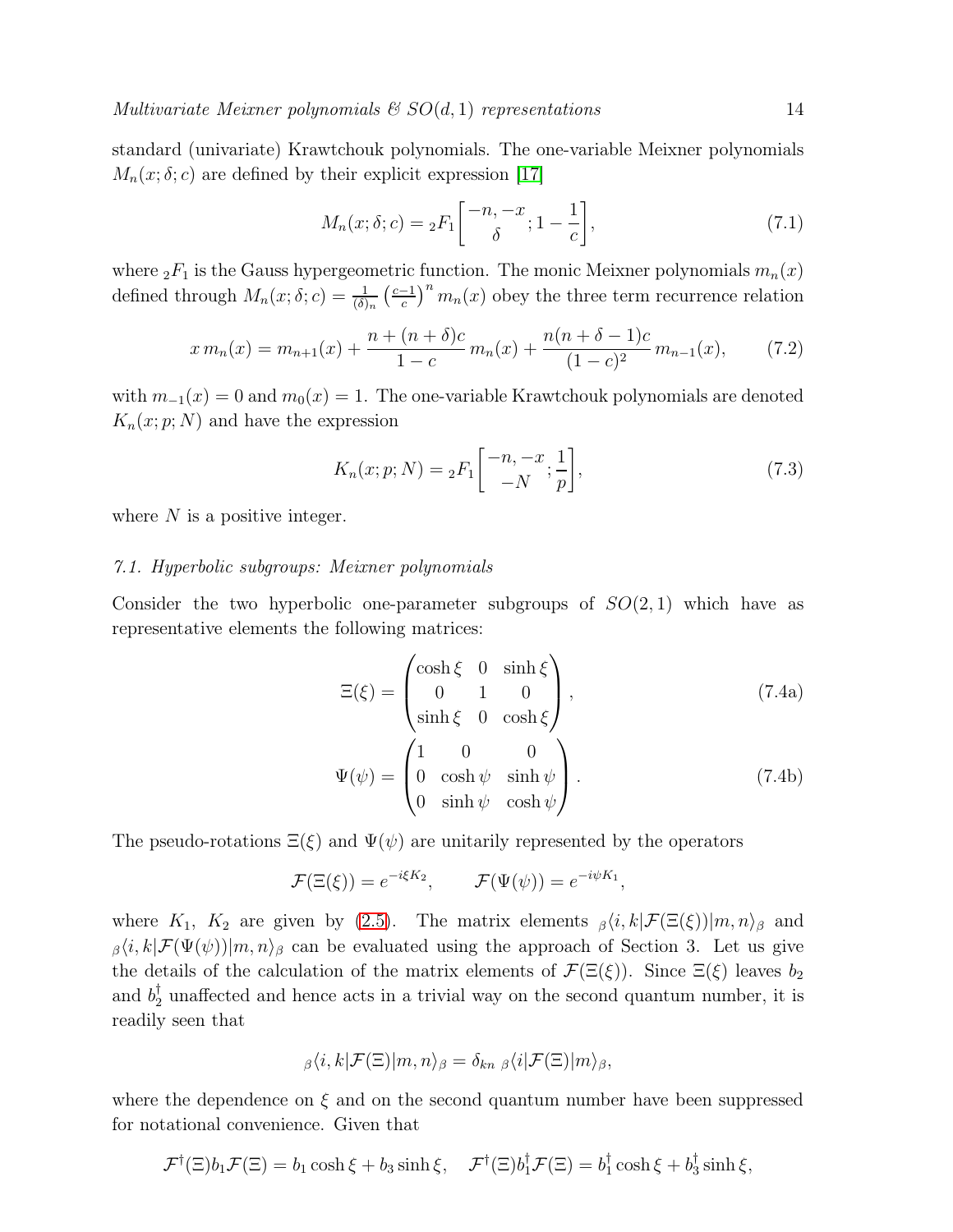Multivariate Meixner polynomials  $\mathcal{B}$   $SO(d,1)$  representations 15

the identity  $\beta \langle i | b_1^{\dagger}$  ${}^{\dagger}_{1}b_{1}\mathcal{F}(\Xi)|m\rangle_{\beta}$  =  ${}_{\beta}\langle i|\mathcal{F}(\Xi)\mathcal{F}^{\dagger}(\Xi)b^{\dagger}_{1}$  $\int_0^{\tau} b_1 \mathcal{F}(\Xi) |m\rangle_{\beta}$  yields the recurrence relation

$$
i \, \beta \langle i | \mathcal{F}(\Xi) | m \rangle_{\beta} = \left[ m \cosh^2 \xi + (m + \gamma) \sinh^2 \xi \right] \beta \langle i | \mathcal{F}(\Xi) | m \rangle_{\beta} + \cosh \xi \sinh \xi \sqrt{m(m + \gamma - 1)} \beta \langle i | \mathcal{F}(\Xi) | m - 1 \rangle_{\beta} + \cosh \xi \sinh \xi \sqrt{(m + 1)(m + \gamma)} \beta \langle i | \mathcal{F}(\Xi) | m + 1 \rangle_{\beta},
$$

where  $\gamma = n + \beta$ . Upon taking

$$
\beta \langle i|\mathcal{F}(\Xi)|m\rangle_{\beta} = \beta \langle i|\mathcal{F}(\Xi)|0\rangle_{\beta} \sqrt{\frac{1}{m!(\gamma)_m}} (\cosh \xi \sinh \xi)^{-n} P_m(i),
$$

where  $P_0(i) = 1$ , it is seen that  $P_m(i)$  satisfies the three-term recurrence relation [\(7.2\)](#page-13-0) of the monic Meixner polynomials with  $c = \tanh^2 \xi$  and  $\delta = \gamma = \beta + n$ . One thus has

$$
\beta \langle i|\mathcal{F}(\Xi)|m\rangle_{\beta} = \beta \langle i|\mathcal{F}(\Xi)|0\rangle_{\beta} (-1)^{m} \sqrt{\frac{(n+\beta)_{m}}{m!}} \tanh^{m} \xi M_{m}(i;\beta+n;\tanh^{2} \xi),
$$

where  $M_n(x; \delta; c)$  are the univariate Meixner polynomials. There remains to evaluate the amplitude  $\beta\langle i|\mathcal{F}(\Xi)|0\rangle_{\beta}$ . This can be done using the identity  $\beta_{+1}\langle i|\mathcal{F}(\Xi)b_1|0\rangle_{\beta} = 0$ which gives the two-term recurrence relation

$$
_{\beta}\langle i+1|\mathcal{F}(\Xi)|0\rangle_{\beta}=\tanh\xi\sqrt{\frac{i+\gamma}{i+1}}\,\beta\langle i|\mathcal{F}(\Xi)|0\rangle_{\beta},
$$

that has for solution

$$
_{\beta}\langle i|\mathcal{F}(\Xi)|0\rangle_{\beta}=\tanh^{i}\xi\sqrt{\frac{(\gamma)_{i}}{i!}}\,_{\beta}\langle 0|\mathcal{F}(\Xi)|0\rangle_{\beta}.
$$

Since one has

$$
1 = \beta \langle 0|0\rangle_{\beta} = \sum_{i\geqslant 0} \beta \langle 0|\mathcal{F}^{\dagger}(\Xi)|i\rangle_{\beta} \beta \langle i|\mathcal{F}(\Xi)|0\rangle_{\beta} = \sum_{i\geqslant 0} \frac{(\gamma)_{i}}{i!} \tanh^{2i} \xi \, |\beta \langle 0|\mathcal{F}(\Xi)|0\rangle_{\beta}|^{2},
$$

it follows that

<span id="page-14-1"></span><span id="page-14-0"></span>
$$
\beta \langle i|\mathcal{F}(\Xi)|0\rangle_{\beta} = \sqrt{\frac{(\gamma)_i}{i!}} \cosh^{-\gamma - i} \xi \sinh^i \xi.
$$

The matrix elements of the one-parameter hyperbolic elements  $\Xi(\xi)$  are thus given by

$$
\beta \langle i, k | \mathcal{F}(\Xi(\xi)) | m, n \rangle_{\beta}
$$
\n
$$
= \delta_{kn} (-1)^m \sqrt{\frac{(k+\beta)_i (k+\beta)_m}{i!m!}} \cosh^{-k-\beta} \xi \tanh^{i+m} \xi M_m(i; k+\beta; \tanh^2 \xi).
$$
\n(7.5)

In a similar fashion, one obtains for the matrix elements of  $\mathcal{F}(\Psi)$ 

$$
\beta \langle i, k | \mathcal{F}(\Psi(\psi)) | m, n \rangle_{\beta}
$$
\n
$$
= \delta_{im} (-1)^n \sqrt{\frac{(i + \beta)_k (i + \beta)_n}{k! n!}} \cosh^{-i - \beta} \psi \tanh^{k+n} \psi M_n(k; i + \beta; \tanh^2 \psi). \tag{7.6}
$$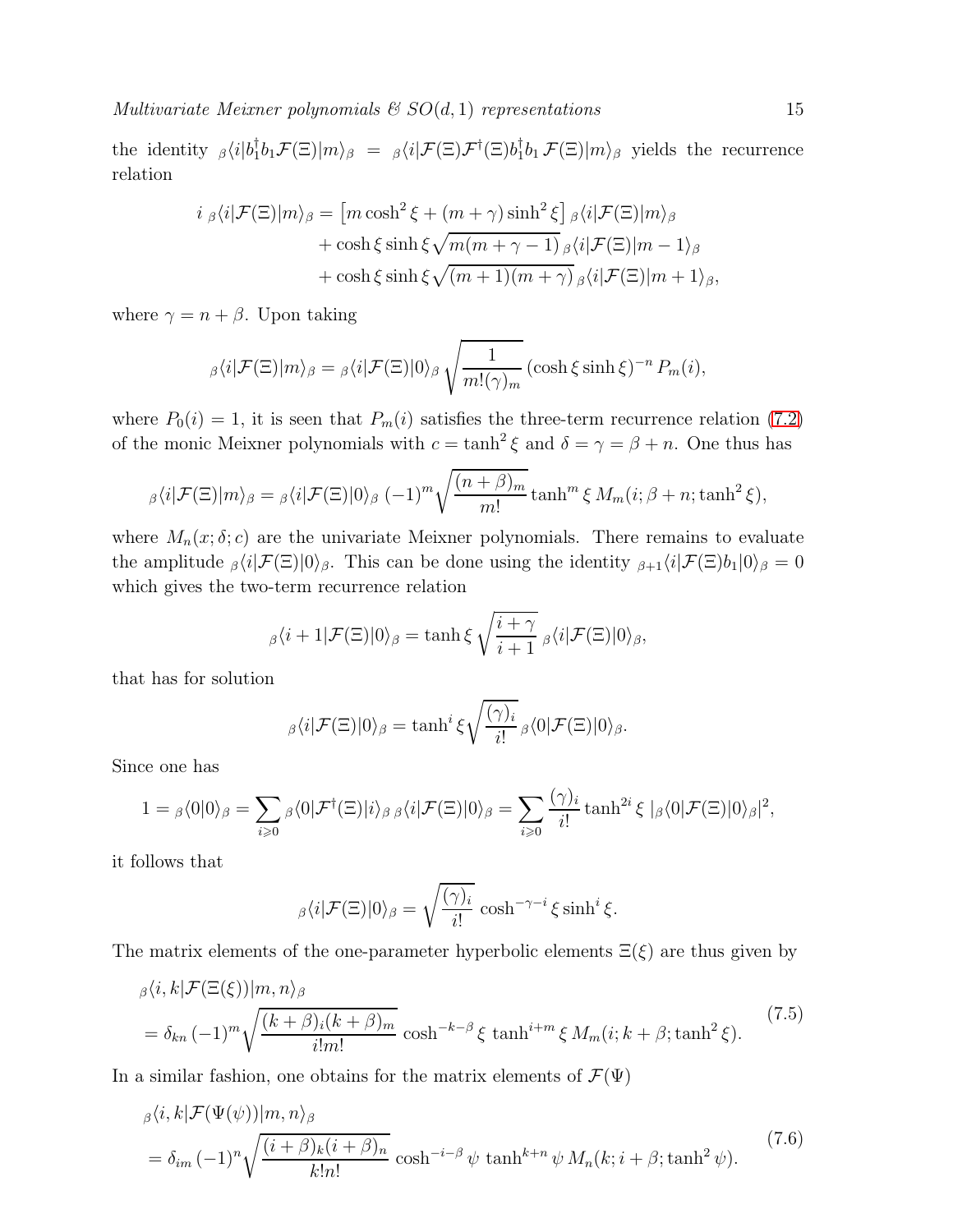#### 7.2. Elliptic subgroup: Krawtchouk polynomials

The group  $SO(2,1)$  also has a one-parameter elliptic subgroup which has for representative element the matrix

<span id="page-15-2"></span><span id="page-15-0"></span>
$$
R(\theta) = \begin{pmatrix} \cos \theta & \sin \theta & 0 \\ -\sin \theta & \cos \theta & 0 \\ 0 & 0 & 1 \end{pmatrix},
$$
 (7.7)

which is unitarily represented by  $\mathcal{F}(R(\theta)) = e^{i\theta K_3}$ . The matrix elements  $\beta(i,k|\mathcal{F}(R(\theta))|m,n)_{\beta}$  can be evaluated using the same approach as the one adopted above. Since the details of similar computations are found in [\[7\]](#page-20-9), we only give the result which reads

$$
\beta^{(i,k|\mathcal{F}(R(\theta))|m,n)} = \delta_{i+k,m+n} (-1)^k \sqrt{\binom{i+k}{k} \binom{i+k}{n}} \cos^{i+k} \theta \tan^{k+n} \theta K_n(k; \sin^2 \theta; i+k), \tag{7.8}
$$

where  $K_n(x; p; N)$  is given by [\(7.3\)](#page-13-1) and where  $\binom{N}{i}$  stands for the binomial coefficient. Note that the formula [\(7.8\)](#page-15-0) does not define proper Krawtchouk polynomials since here N is not an independent parameter as the variable  $i + k$  occurs in its place.

#### 8. Addition formulas

In this section, the group product is used to derive a general addition formula for the bivariate Meixner polynomials.

#### 8.1. General addition formula

Let A, B and C be  $SO(2,1)$  elements such that  $C = A \cdot B$  with unitary representations  $\mathcal{F}(A)$ ,  $\mathcal{F}(B)$  and  $\mathcal{F}(C)$ . For a given value of  $\beta$ , to each of these elements is associated a system of bivariate Meixner polynomials denoted by  $M_{m,n}^{(\beta)}(i,k;A)$ ,  $M_{m,n}^{(\beta)}(i,k;B)$  and  $M_{m,n}^{(\beta)}(i,k;C)$ . Since  $\mathcal{F}(C) = \mathcal{F}(A)\mathcal{F}(B)$ , it follows that

<span id="page-15-1"></span>
$$
{}_{\beta}\langle i,k|\mathcal{F}(C)|m,n\rangle_{\beta} = \sum_{\rho,\sigma\geq 0} {}_{\beta}\langle i,k|\mathcal{F}(A)|\rho,\sigma\rangle_{\beta}\, {}_{\beta}\langle\rho,\sigma|\mathcal{F}(B)|m,n\rangle_{\beta}.
$$
 (8.1)

In terms of the polynomials  $M_{m,n}^{(\beta)}(i,k)$ , this identity translates into the addition formula

$$
\left(\frac{W_{i,k}^{(\beta)}(C)}{W_{i,k}^{(\beta)}(A)}\right) M_{m,n}^{(\beta)}(i,k;C) = \sum_{\rho,\sigma \ge 0} W_{\rho,\sigma}^{(\beta)}(B) M_{\rho,\sigma}^{(\beta)}(i,k;A) M_{m,n}^{(\beta)}(\rho,\sigma;B). \tag{8.2}
$$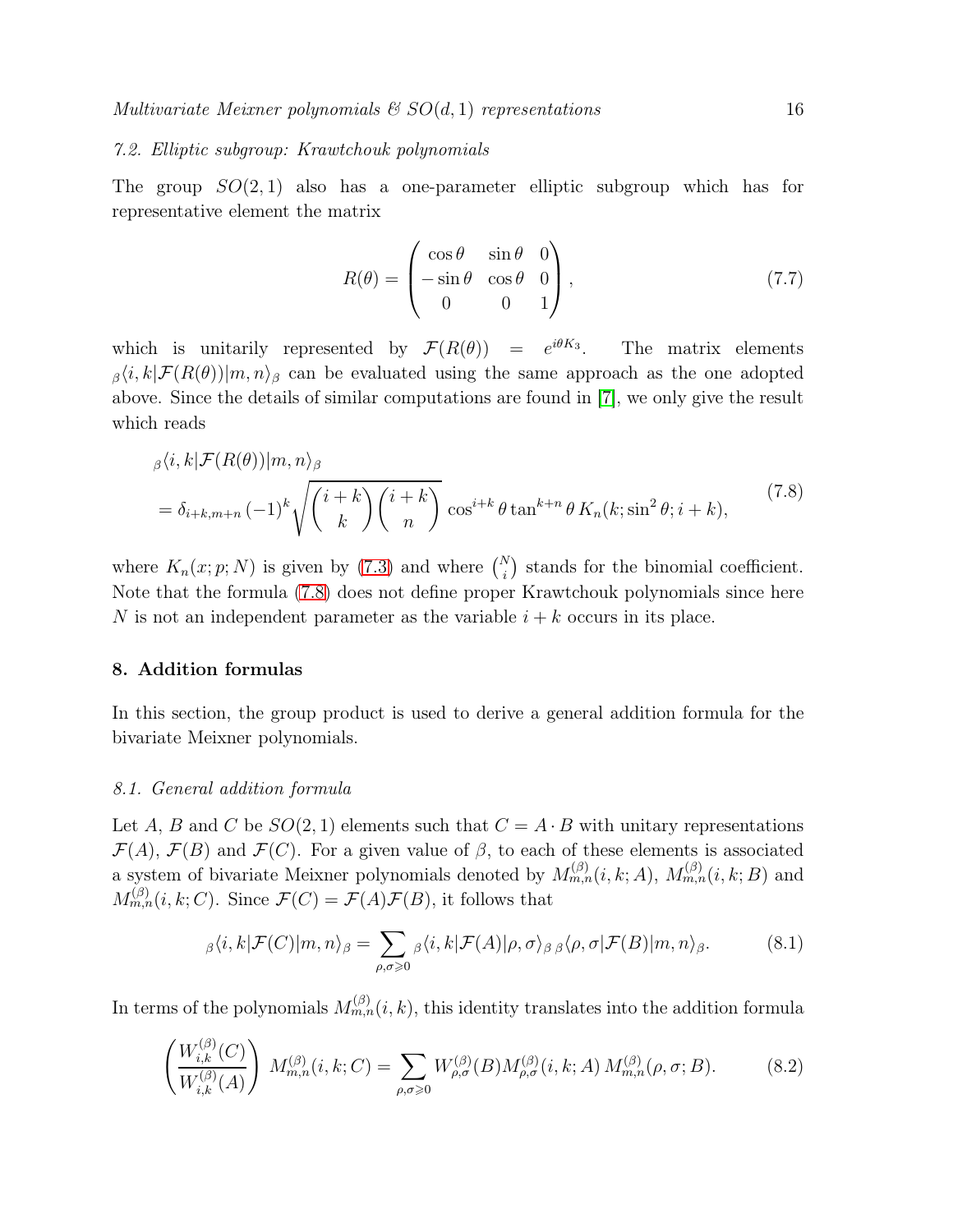#### 8.2. Special case I: product of two hyperbolic elements

Consider the case where the  $SO(2,1)$  parameter matrix for the bivariate Meixner polynomials  $R_{m,n}^{(\beta)}(i,k)$  is of the form

<span id="page-16-1"></span><span id="page-16-0"></span>
$$
\Lambda = \Psi(\psi) \cdot \Xi(\xi) = \begin{pmatrix} \cosh \xi & 0 & \sinh \xi \\ \sinh \xi \sinh \psi & \cosh \psi & \cosh \xi \cosh \psi \\ \cosh \psi \sinh \xi & \sinh \psi & \cosh \xi \cosh \psi \end{pmatrix} . \tag{8.3}
$$

In this case the decomposition formula [\(8.1\)](#page-15-1) can be used to obtain an elegant expression for the polynomials  $R_{m,n}^{(\beta)}(i,k)$ . For the parameter matrix [\(8.3\)](#page-16-0), one has on the one hand

$$
\beta \langle i, k | \mathcal{F}(\Lambda) | m, n \rangle_{\beta} =
$$
\n
$$
\sqrt{\frac{(\beta)_{i+k}(\beta)_{m+n}}{i!k!m!n!}} \left(\frac{\Lambda_{13}}{\Lambda_{33}}\right)^i \left(\frac{\Lambda_{23}}{\Lambda_{33}}\right)^k \left(\frac{-\Lambda_{31}}{\Lambda_{33}}\right)^m \left(\frac{-\Lambda_{32}}{\Lambda_{33}}\right)^n \left(\frac{1}{\Lambda_{33}}\right)^{\beta} R_{m,n}^{(\beta)}(i,k),
$$
\n(8.4)

and on the other hand

$$
\beta \langle i, k | \mathcal{F}(\Lambda) | m, n \rangle_{\beta} = \sum_{\mu, \nu \geq 0} \beta \langle i, k | \mathcal{F}(\Psi(\psi)) | \mu, \nu \rangle_{\beta \beta} \langle \mu, \nu | \mathcal{F}(\Xi(\xi)) | m, n \rangle_{\beta}.
$$
 (8.5)

Upon comparing the formulas [\(8.4\)](#page-16-1) and [\(8.5\)](#page-16-2) and using the one-parameter matrix elements [\(7.5\)](#page-14-0) and [\(7.6\)](#page-14-1), a direct computation shows that the parameters conspire to yield the expression

<span id="page-16-3"></span><span id="page-16-2"></span>
$$
R_{m,n}^{(\beta)}(i,k) = \frac{(i+\beta)_n}{(\beta)_n} M_m(i;n+\beta;\tanh^2\xi) M_n(k;i+\beta;\tanh^2\psi).
$$
 (8.6)

The factorization [\(8.6\)](#page-16-3) of the bivariate Meixner polynomials as a product of two univariate Meixner polynomials is reminiscent of the bivariate Meixner polynomials defined by Tratnik. However, the Meixner polynomials [\(8.6\)](#page-16-3) do not exactly coincide with those defined in [\[20\]](#page-21-7). It is seen from  $(6.4)$  that in the special case  $(8.3)$  one of the recurrence relations simplifies drastically. Indeed, [\(6.4\)](#page-11-0) becomes

$$
i R_{m,n}^{(\beta)}(i,k) = \left[ m \cosh^2 \xi + (m+n+\beta) \sinh^2 \xi \right] R_{m,n}^{(\beta)}(i,k)
$$
  
\n
$$
- \cosh^2 \xi m R_{m-1,n}^{(\beta)}(i,k) - \sinh^2 \xi (m+n+\beta) R_{m+1,n}^{(\beta)}(i,k),
$$
  
\n
$$
k R_{m,n}^{(\beta)}(i,k) = \left[ m \sinh^2 \xi \sinh^2 \psi + n \cosh^2 \psi + (m+n+\beta) \cosh^2 \xi \sinh^2 \psi \right] R_{m,n}^{(\beta)}(i,k)
$$
  
\n
$$
+ \sinh^2 \psi m R_{m-1,n+1}^{(\beta)}(i,k) + \cosh^2 \psi \sinh^2 \xi n R_{m+1,n-1}^{(\beta)}(i,k)
$$
  
\n
$$
- \cosh^2 \xi \sinh^2 \psi m R_{m-1,n}^{(\beta)}(i,k) - \sinh^2 \xi \sinh^2 \psi (m+n+\beta) R_{m+1,n}^{(\beta)}(i,k)
$$
  
\n
$$
- \cosh^2 \xi \cosh^2 \psi n R_{m,n-1}^{(\beta)}(i,k) - \sinh^2 \psi (m+n+\beta) R_{m,n+1}^{(\beta)}(i,k).
$$

The generating function [\(5.4\)](#page-9-1) also has the simplification

$$
(1 - z_1 - z_2)^{-\beta - i - k} (1 - \coth^2 \xi z_1)^i (1 - z_1 - \coth^2 \psi z_2)^k
$$
  
= 
$$
\sum_{m,n \geqslant 0} \frac{(\beta)_{m+n}}{m! n!} R_{m,n}^{(\beta)}(i,k) z_1^m z_2^n.
$$

Note that polynomials [\(8.6\)](#page-16-3) corresponding to the special case [\(8.3\)](#page-16-0) are orthogonal with respect to the same weight function [\(3.7\)](#page-6-1) as the generic polynomials.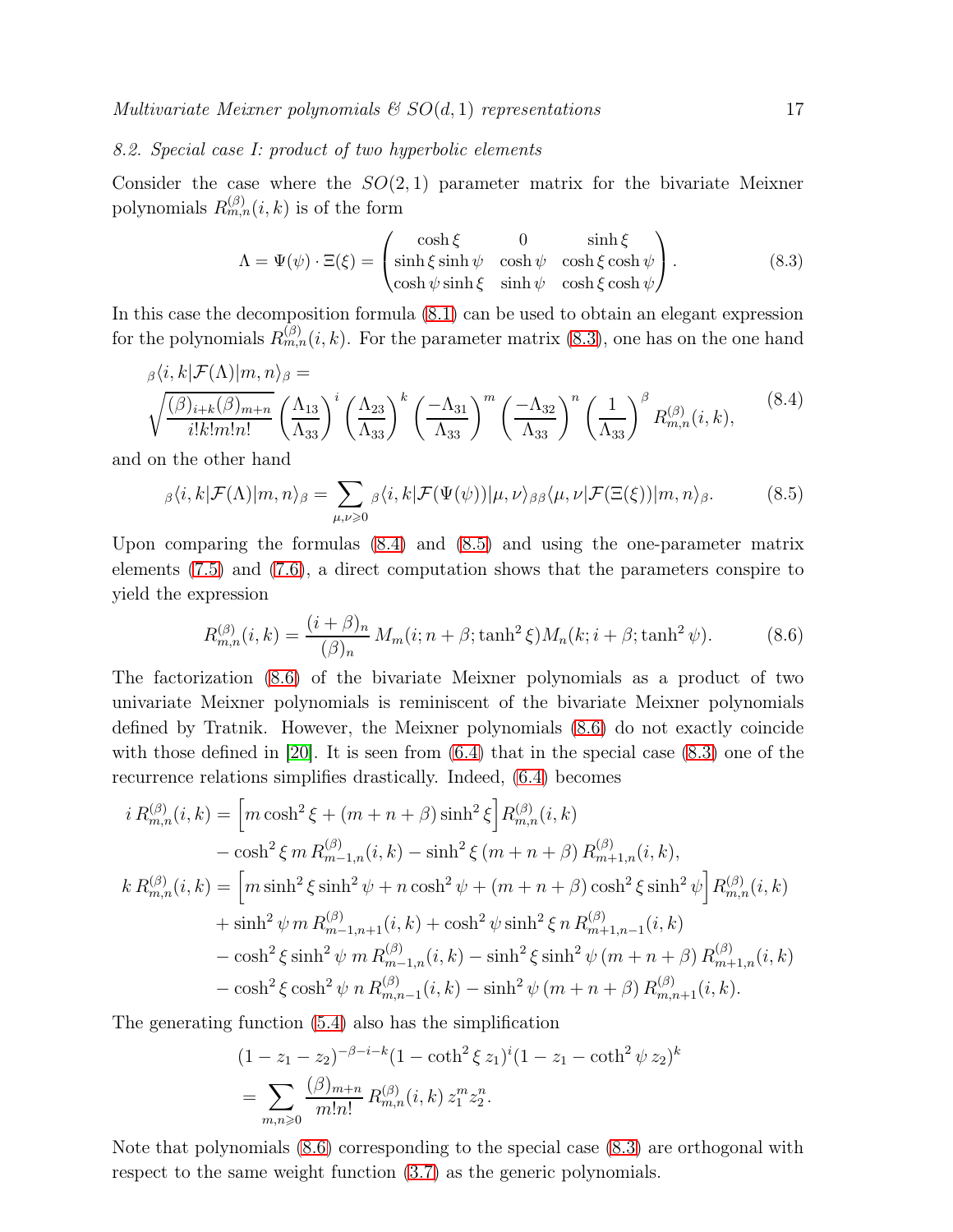#### 8.3. General case

Let us now give a formula for the general bivariate Meixner polynomials. The most general  $SO(2,1)$  pseudo-rotation can be taken of the form

<span id="page-17-2"></span><span id="page-17-1"></span><span id="page-17-0"></span>
$$
\Lambda = R(\chi)\Psi(\psi)R(\theta),
$$

where  $\Psi(\psi)$  is given by [\(7.4a\)](#page-13-2) and where  $R(\theta)$ ,  $R(\chi)$  are given by [\(7.7\)](#page-15-2). For the matrix Λ, one has again on the one hand

$$
\beta^{(i,k|\mathcal{F}(\Lambda)|m,n)}\beta = \sqrt{\frac{(\beta)_{i+k}(\beta)_{m+n}}{i!k!m!n!}} \left(\frac{\Lambda_{13}}{\Lambda_{33}}\right)^i \left(\frac{\Lambda_{23}}{\Lambda_{33}}\right)^k \left(\frac{-\Lambda_{31}}{\Lambda_{33}}\right)^m \left(\frac{-\Lambda_{32}}{\Lambda_{33}}\right)^n \left(\frac{1}{\Lambda_{33}}\right)^{\beta} R_{m,n}^{(\beta)}(i,k),
$$
\n(8.7)

and on the other hand

$$
\beta \langle i, k | \mathcal{F}(\Lambda) | m, n \rangle_{\beta} =
$$
\n
$$
= \sum_{\mu, \nu, \rho, \sigma \geq 0} \beta \langle i, k | \mathcal{F}(R(\chi)) | \mu, \nu \rangle_{\beta \beta} \langle \mu, \nu | \mathcal{F}(\Psi(\psi)) | \rho, \sigma \rangle_{\beta \beta} \langle \rho, \sigma | \mathcal{F}(R(\theta)) | m, n \rangle_{\beta}.
$$
\n(8.8)

Upon comparing the formulas  $(8.7)$ ,  $(8.8)$  using the expressions  $(7.6)$ ,  $(7.8)$  for the onevariable matrix elements, one arrives at the following formula for the general bivariate Meixner polynomials:

$$
R_{m,n}^{(\beta)}(i,k) =
$$
  

$$
(-\tan^2 \chi)^k (-\tan^2 \theta)^n \sum_{\mu \ge 0} \frac{(-i-k)_{\mu}(-n-m)_{\mu}}{\mu!(\beta)_{\mu}} (\tan \chi \tan \theta \sinh \psi \tanh \psi)^{-\mu}
$$
(8.9)  

$$
\times K_{i+k-\mu}(k; \sin^2 \chi; i+k) M_{m+n-\mu}(i+k-\mu; \mu+\beta; \tanh^2 \psi) K_n(m+n-\mu; \sin^2 \theta; m+n).
$$

The formula [\(8.9\)](#page-17-2) thus gives an explicit expression of the bivariate Meixner polynomials in terms of the Krawtchouk and Meixner polynomials. It is directly seen that the summation appearing in [\(8.9\)](#page-17-2) is finite. Moreover, the duality property [\(4.4\)](#page-8-2) of the bivariate Meixner polynomials is manifest in [\(8.9\)](#page-17-2) in view of the duality property of the univariate Krawtchouk and Meixner polynomials. Note that the comment below [\(7.8\)](#page-15-0) also applies for [\(8.9\)](#page-17-2).

### 9. Multivariate case

In this section, it is shown how the results obtained thus far can easily be generalized to d variables by considering the eigenspace of a bilinear expression in the creation/annihilation operators of  $d+1$  harmonic oscillators.

Consider  $d+1$  pairs of creation and annihilation operators  $a_i^{\dagger}$  $\mathbf{I}_i$ ,  $a_i$  satisfying the Weyl algebra commutation relations

$$
[a_i,a_k]=0,\qquad [a_i^\dagger,a_k^\dagger]=0,\qquad [a_i,a_k^\dagger]=\delta_{ik},
$$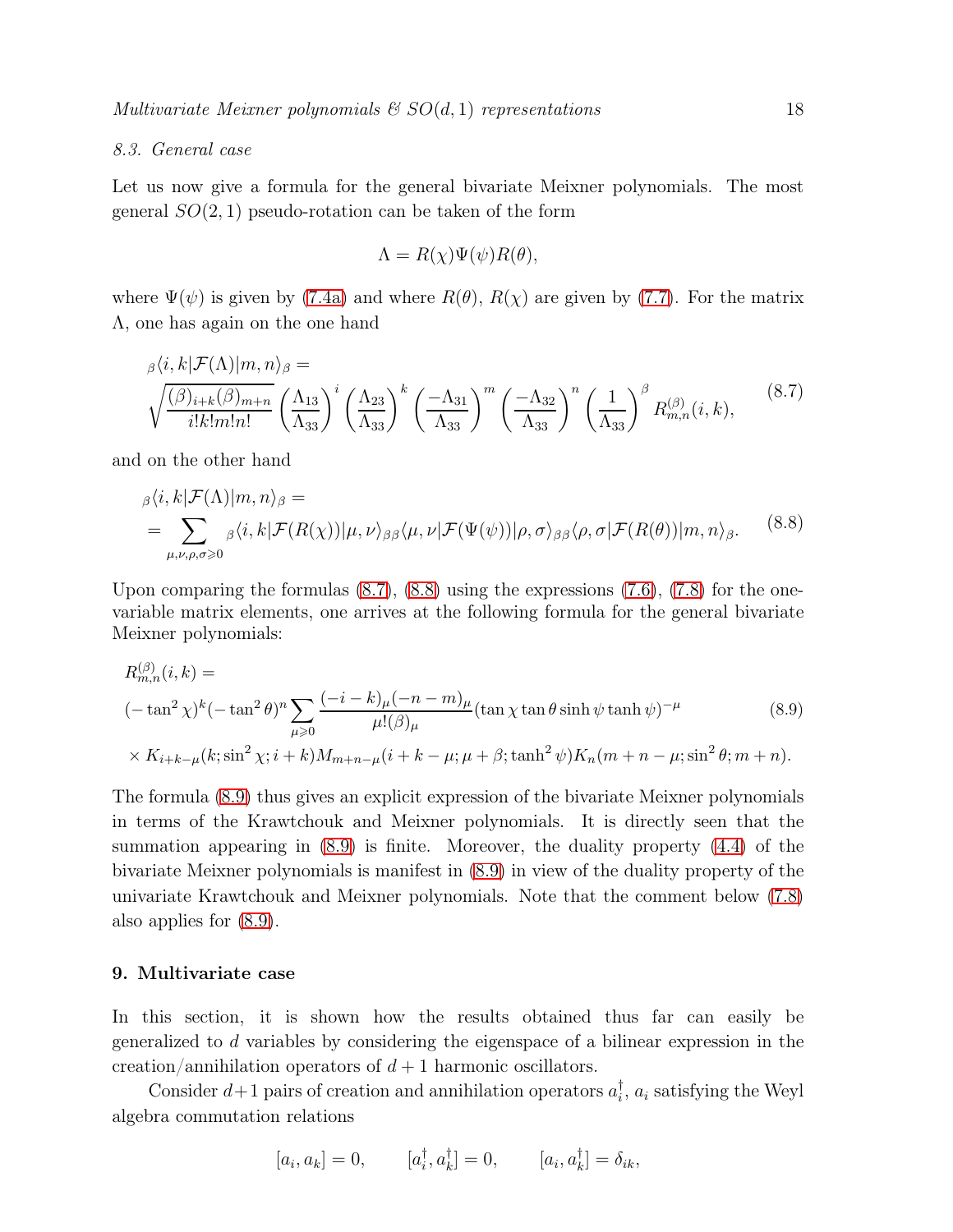Multivariate Meixner polynomials  $\mathcal{C}SO(d,1)$  representations 19

for  $i, k = 1, \ldots, d+1$  and let H be the Hermitian operator

<span id="page-18-0"></span>
$$
H = a_1^{\dagger} a_1 + a_2^{\dagger} a_2 + \dots - a_{d+1}^{\dagger} a_{d+1}.
$$
\n(9.1)

Let  $\beta$  be a positive integer and denote by  $\mathcal{V}_{\beta}$  be the infinite-dimensional eigenspace associated to the eigenvalue  $1 - \beta$  of H. An orthonormal basis for the space  $\mathcal{V}_{\beta}$  is provided by the vectors

$$
|n_1,\ldots,n_d\rangle_{\beta}=|n_1,\ldots,n_d,|n|+\beta-1\rangle,
$$
\n(9.2)

where the notation  $|n| = n_1 + \ldots + n_d$  was used. The action of the operators  $a_i^{\dagger}$  $\frac{1}{i}$ ,  $a_i$ is identical to the one given in  $(2.2)$ . Since  $(9.1)$  is clearly invariant under  $SU(d, 1)$ transformations, it follows that  $\mathcal{V}_{\beta}$  provides a reducible representation space for the subgroup  $SO(d, 1)$ . Again, one uses the notation  $a_i = b_i$  for  $i = 1, ..., d$  and  $a_{d+1} = b_{d+1}^{\dagger}$ .

Let B be a real  $(d+1) \times (d+1)$  antisymmetric matrix and let  $\Lambda$  be an orthochronous element of  $SO(d,1)$ . This means that  $\Lambda$  satisfies

$$
\Lambda^t \eta \Lambda = \eta, \qquad \Lambda_{d+1,d+1} \geqslant 1,
$$

where  $\eta = \text{diag}(1, 1, \ldots, -1)$ . Consider now the unitary representation

$$
\mathcal{F}(\Lambda) = \exp\left(\sum_{ij=1}^{d+1} B_{ij} b_i^{\dagger} b_j\right),\tag{9.3}
$$

which has for parameters the  $d(d + 1)/2$  independent matrix elements of B. The transformations of the operators  $b_i$ ,  $b_i^{\dagger}$  under the action of  $\mathcal{F}(\Lambda)$  are given by

$$
\mathcal{F}(\Lambda)b_i\mathcal{F}^{\dagger}(\Lambda)=\sum_{k=1}^{d+1}\widetilde{\Lambda}_{ik}b_k, \qquad \mathcal{F}(\Lambda)b_i^{\dagger}\mathcal{F}^{\dagger}(\Lambda)=\sum_{k=1}^{d+1}\widetilde{\Lambda}_{ik}b_k^{\dagger},
$$

where  $\tilde{\Lambda}$  denotes the inverse matrix of  $\Lambda$ :  $\tilde{\Lambda}\Lambda = 1$ . Proceeding in as in Section 4, one can write the matrix elements of the reducible representations of  $SO(d, 1)$  on the space  $\mathcal{V}_{\beta}$  as follows:

$$
\beta \langle x_1, \ldots, x_d | \mathcal{F}(\Lambda) | n_1, \ldots, n_d \rangle_{\beta} = W_{x_1, \ldots, x_d}^{(\beta)} M_{n_1, \ldots, n_d}^{(\beta)} (x_1, \ldots, x_d),
$$

with  $M_{0...}^{(\beta)}$  $\mathcal{L}_{0,\ldots,0}^{(p)}(x_1,\ldots,x_d) = 1$  and where

$$
W_{x_1,\ldots,x_d}^{(\beta)} = \beta \langle x_1,\ldots,x_d | \mathcal{F}(\Lambda) | 0,\ldots,0 \rangle_{\beta}.
$$

By considering the identities  $\beta_{+1}\langle x_1, \ldots, x_d|\mathcal{F}(\Lambda)b_i|0,\ldots,0\rangle_{\beta} = 0$  for  $i = 1, \ldots, d$ , one finds that  $W_{x_1,\dots,x_d}^{(\beta)}$  is given by

$$
W_{x_1,\dots,x_d}^{(\beta)} = \sqrt{\frac{(\beta)_{|x|}}{x_1! \cdots x_d!}} \Lambda_{1,d+1}^{x_1} \Lambda_{2,d+1}^{x_2} \cdots \Lambda_{d,d+1}^{x_d} \Lambda_{d+1,d+1}^{-\beta-|x|}.
$$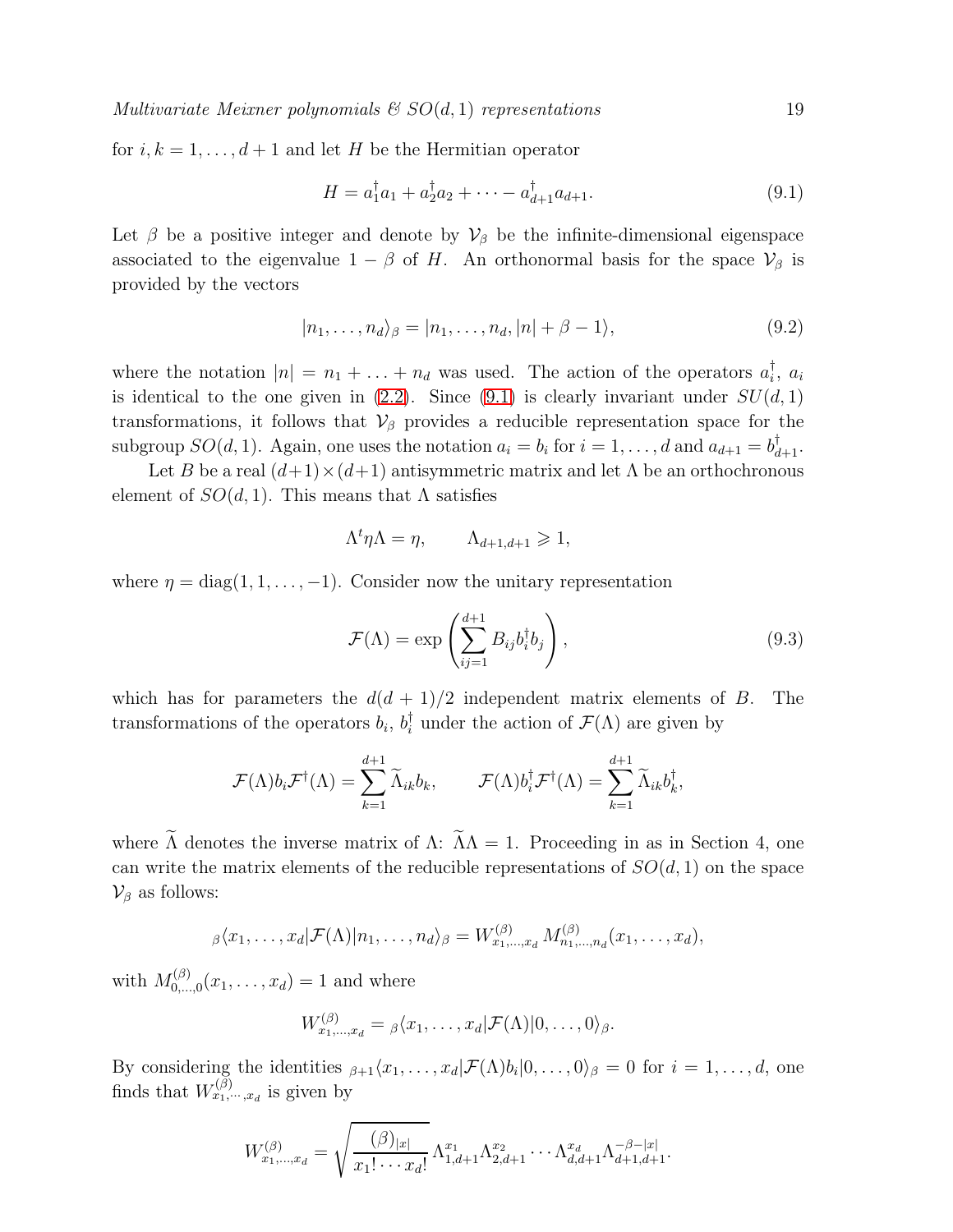Multivariate Meixner polynomials  $g(SO(d, 1))$  representations 20

Since

<span id="page-19-1"></span><span id="page-19-0"></span>
$$
\Lambda_{d+1,d+1}^2 - \sum_{i=1}^d \Lambda_{d+1,i}^2 = 1,\tag{9.4}
$$

one has

$$
|W_{i,k}^{(\beta)}|^2 = w_{i,k}^{(\beta)} = \frac{(\beta)_{|x|}}{x_1! \cdots x_d!} (1 - |c|)^{\beta} c_1^{x_1} \cdots c_d^{x_d},
$$
\n(9.5)

with

$$
c_i = \frac{\Lambda_{i,d+1}^2}{\Lambda_{d+1,d+1}^2}, \qquad i = 1, \dots, d
$$

In view of [\(9.4\)](#page-19-0), the condition  $|c| < 1$  is identically satisfied and hence the following normalization condition holds:

$$
\sum_{x_1,\ldots,x_d\geqslant 0}w_{x_1,\ldots,x_d}^{(\beta)}=1.
$$

The raising relations  $(3.5)$  are readily generalized to d variables and from there it is seen that  $M_{n_1,...,n_d}^{(\beta)}(x_1,...,x_d)$  are polynomials in the variables  $x_1,...,x_d$  of total degree |n|. As a consequence of the unitarity of the operator  $\mathcal{F}(\Lambda)$ , the polynomials  $M_{n_1,...,n_d}^{(\beta)}(x_1,...,x_d)$  satisfy the orthogonality relation

$$
\sum_{x_1,\dots,x_d\geqslant 0} w_{x_1,\dots,x_d}^{(\beta)} M_{n_1,\dots,n_d}^{(\beta)}(x_1,\dots,x_d) M_{m_1,\dots,m_d}^{(\beta)}(x_1,\dots,x_d) = \delta_{n_1,m_1} \cdots \delta_{n_d,m_d}, \quad (9.6)
$$

with respect to the negative multinomial distribution [\(9.5\)](#page-19-1). The calculation of the generating function of section 5 is also easily generalized to an arbitrary finite number of variables. One then obtains the generating function used by Griffiths and Iliev to define the *d*-variable Meixner polynomials  $R_{n_1,...,n_d}^{(\beta)}(x_1,...,x_d)$ :

$$
(1-|z|)^{-\beta-|x|} \prod_{i=1}^{d} \left(1 - \sum_{j=1}^{d} u_{i,j} z_j\right)^{x_i}
$$
  
= 
$$
\sum_{n_1,\dots,n_d \geq 0} \frac{(\beta)_{|n|}}{n_1! \cdots n_d!} R_{n_1,\dots,n_d}^{(\beta)}(x_1,\dots,x_d) z_1^{n_1} \cdots z_d^{n_d}.
$$

where the parameters  $u_{i,j}$  are given by

$$
u_{i,j} = \frac{\Lambda_{i,j}\Lambda_{d+1,d+1}}{\Lambda_{i,d+1}\Lambda_{d+1,j}},
$$

for  $i, j = 1, \ldots, d$ . All properties of the multivariate Meixner polynomials can be derived in complete analogy with the  $d = 2$  case which has been treated in detail here.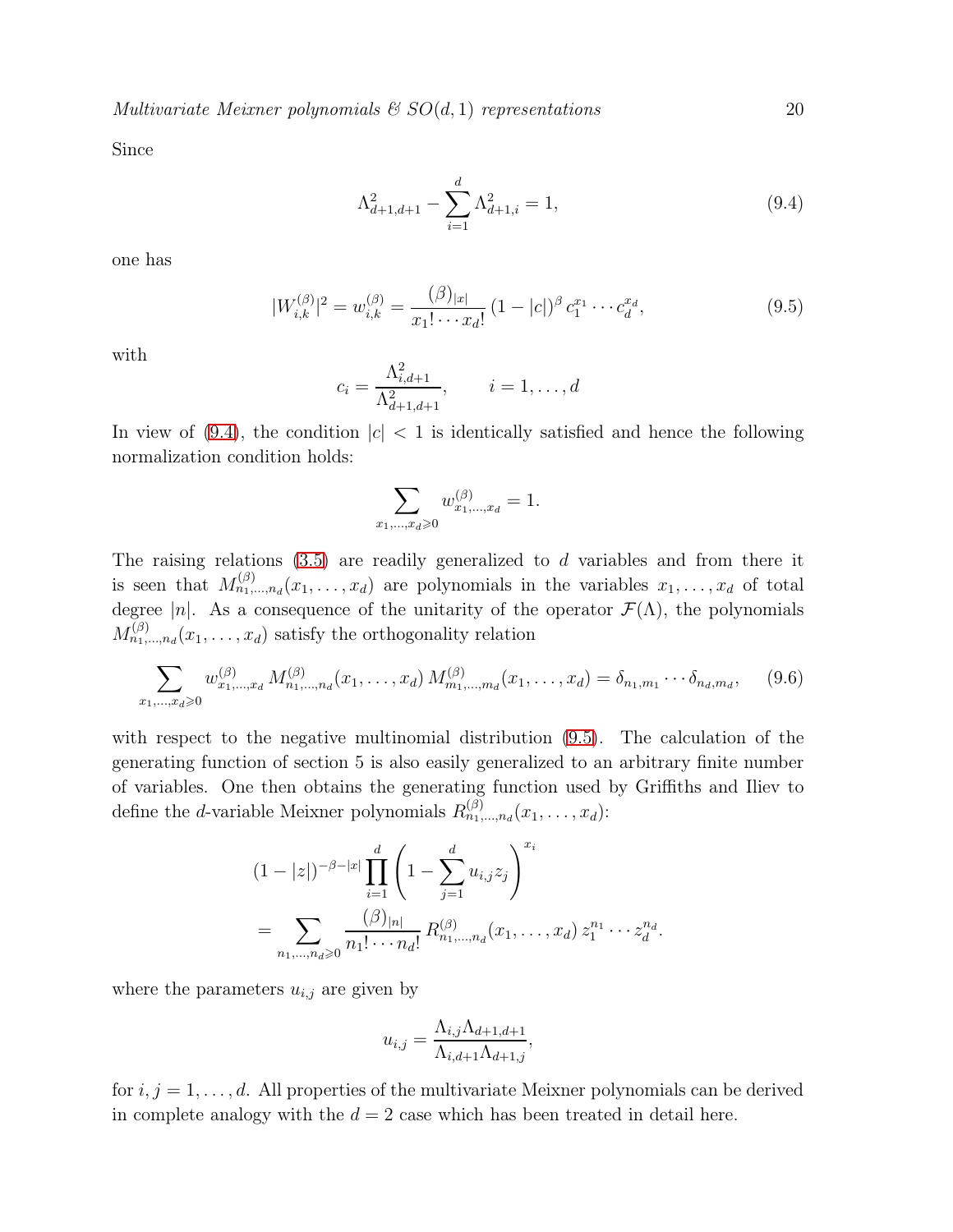## 10. Conclusion

In summary, we have considered the reducible representations of the  $SO(d,1)$  group on the eigenspace of a bilinear expression in the creation/annihilation operators of  $d+1$  independent quantum harmonic oscillators. We have shown that the multivariate Meixner polynomials arise as matrix elements of these  $SO(d, 1)$  representations and we have seen that the main properties of the polynomials can be derived systematically using the group theoretical interpretation.

In [\[19\]](#page-21-8), the bivariate Krawtchouk polynomials were seen to occur as wavefunctions of a Hamiltonian describing a discrete/finite model of the harmonic oscillator in two dimensions possessing a  $SU(2)$  symmetry. This result and the considerations of the present paper suggest that the bivariate Meixner polynomials could also arise as wavefunctions of a discrete Hamiltonian. We hope to report on this issue in the future.

#### Acknowledgments

The authors wish to thank Robert Griffiths for stimulating discussions while he was visiting the Centre de Recherches Mathématiques as Clay Senior Scholar. V.X.G holds an Alexander-Graham-Bell fellowship for the Natural Sciences and Engineering Research Council of Canada (NSERC). The research of L.V. is supported in part by NSERC.

#### <span id="page-20-0"></span>References

- <span id="page-20-2"></span>[1] F. Bergeron. Combinatoire des polynômes orthogonaux classiques: une approche unifiée. *Europ. J. Comb.*, 11:393–401, 1990.
- <span id="page-20-8"></span>[2] A. Borodin and G. Olshanski. Meixner polynomials and random partitions. *Moscow Math. J.*, 6:629–655, 2006.
- <span id="page-20-3"></span>[3] P. Diaconis and R. C. Griffiths. An introduction to multivariate Krawtchouk polynomials and their applications. *[arXiv:1309.0112](http://arxiv.org/abs/1309.0112)*.
- <span id="page-20-1"></span>[4] R. Floreanini, J. LeTourneux, and L. Vinet. Quantum Mechanics and Polynomials of a Discrete Variable. *Ann. Phys.*, 226:331–349, 1993.
- [5] D. Foata and J. Labelle. Modèles Combinatoires pour les Polynômes de Meixner. *Europ. J. Comb.*, 4:305–311, 1983.
- <span id="page-20-10"></span>[6] V. X. Genest, L. Vinet, and A. Zhedanov. Interbasis expansions for the isotropic 3D harmonic oscillator and bivariate Krawtchouk polynomials. *[arXiv:1307.0692](http://arxiv.org/abs/1307.0692)*, 2013.
- <span id="page-20-9"></span>[7] V. X. Genest, L. Vinet, and A. Zhedanov. The multivariate Krawtchouk polynomials as matrix elements of the rotation group representations on oscillator states. *J. Phys. A: Math. Theor.*, 46:505203, 2013.
- <span id="page-20-6"></span><span id="page-20-4"></span>[8] R. C. Griffiths. Orthogonal Polynomials on the Multinomial Distribution. *Aus. J. Stat.*, 13:27–35, 1971.
- [9] R. C. Griffiths. Orthogonal Polynomials on the Negative Multinomial Distribution. *J. Mult. Var. Anal.*, 54:271–277, 1975.
- <span id="page-20-11"></span><span id="page-20-7"></span>[10] A. Grünbaum. The Rahman Polynomials Are Bispectral. *SIGMA*, 302:65–75, 2007.
- [11] A. Grünbaum and M. Rahman. A System of Multivariable Krawtchouk polynomials and a Probabilistic Application. *SIGMA*, 7:119–135, 2011.
- <span id="page-20-5"></span>[12] P. Iliev. Meixner polynomials in several variables satisfying bispectral difference equations. *Adv. Appl. Math.*, 49:15–23, 2012.